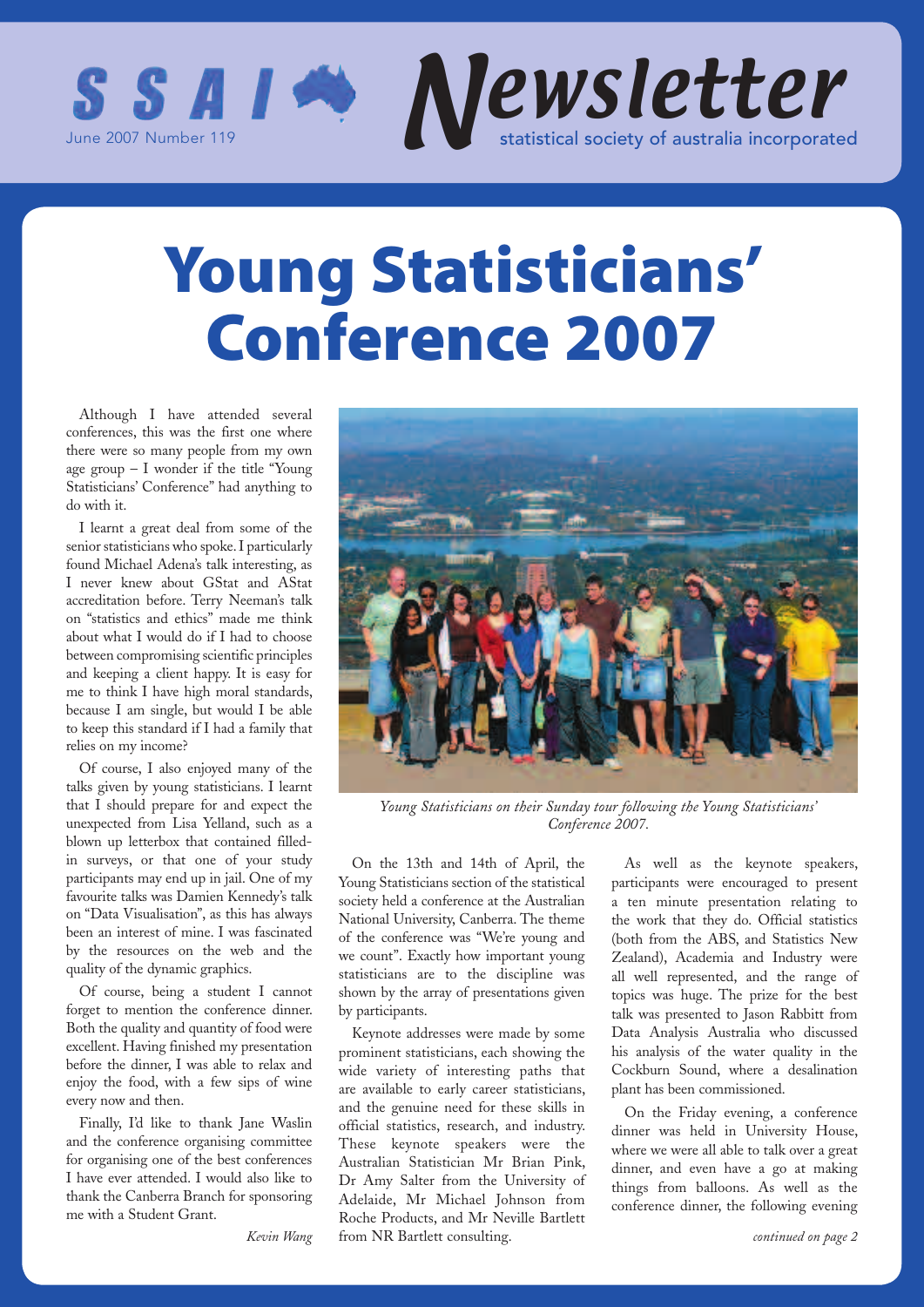## Young Statisticians Conference 2007

#### *From page 1*

we hit the streets of Civic for dinner and drinks at King O'Malleys. Both of these evenings proved to be a great opportunity to catch up with people we already knew, and also to get to know other people we had just met a bit better.

I would like to thank the organising committee who made sure that the conference was a huge success: Janice Wooton, Richard Hutchinson, Simon Bartlett, Theresa Nunan, Penny Bennett, Lisa Yelland, Pam McCaskie, Kevin Wang, Kris Jamsen, Liz Jermyn and Jane Waslin. Thanks also to the sponsors: ABS, CSIRO, Roche Products, Covance, and Data Analysis Australia.

In short, I thought that the 2007 Young Statisticians conference was a great success, and I hope that we can meet again in two years time for an equally successful conference. In the meantime, I hope that all early career statisticians get involved in the young statisticians section, because we are young, and we do count.

#### *Stephen Bush*

As a member of the organising committee for the Young Statisticians' Conference 2007, I would like to share some reasons for the success of the conference.

Jane Waslin (Executive Officer of the SSAI) and her assistant Liz Jermyn took care of all the administrative work in organising the conference from the SSAI's office in Canberra. Having Jane and Liz to contact and liaise with sponsors and keynote speakers, produce the poster and registration form, organise the venue, handle registrations, create and update the website, and all the other tasks I am sure I have missed, was invaluable as the rest of the organising committee had no experience in organising a national



*Rhianon Marchant receiving her GStat Certificate at the conference.*

conference of this size nor the time to do so (all are studying or working full time). Without Jane and Liz's help the conference would not have been as professional looking as it was (unless we had hired a professional conference organiser at considerable cost). We thank Jane and Liz for all of their effort.

Having Jane and Liz to handle the administrative aspects of the conference allowed the organising committee to put together a program and make other decisions in line with their expertise. The organising committee had representation from New South Wales, Victoria, Western Australia, South Australia and the ACT. Each representative promoted the conference in their state/territory through their local Branch as well as by putting the word out to key organisations, such as universities. At final count, there were 88 delegates from every single state and territory of Australia as well as New Zealand. This great turnout would not have been achieved without having committee members from right around Australia acting as local contacts.

Having the conference in Canberra was an advantage as we had easy access to many government employers of statisticians who sent staff to the conference and also came along and spoke at the careers session at no cost to us. At the careers session employers gave talks about their organisation and opportunities that exist. The feedback from this session was really good, especially from students, who really want to know about career options available. I would highly recommend having a careers session at the 2008 Australian Statistical Conference. On the downside of having the conference in Canberra there was some criticism that the conference did not have a large commercial presence. This is something we will keep in mind for next time.

The conference program over the two days was very full. We managed to fit in all the talks that were submitted before the deadline, but this meant that contributed talks could only be about 10 minutes. This was commented on as being quite short and rushed and it was suggested that next time we should have parallel sessions. It is nice to have this problem to think about as a result of so many people wanting to present.

Summing up, I think the Society should aim to have a Young Statisticians Conference every 2 years, during the ASC off-year. There was a lot of enthusiasm and energy from young statisticians during this year's conference and it would be nice to keep this momentum going.

On the Sunday after the conference a small busload of delegates toured Canberra for a few hours of sightseeing and networking.

> *Richard Hutchinson* richard.hutchinson@covance.com

| In this issue                                    |    |                                              |    |
|--------------------------------------------------|----|----------------------------------------------|----|
| <b>Young Statisticians Conference 2007</b>       |    | <b>Environmental Statistics Section</b>      | 8  |
| <b>Member News</b>                               | 3  | <b>Annual General Meetings Notice</b>        | 9  |
| <b>Editorial</b>                                 | 4  | Obituary                                     | 10 |
| <b>President's Corner</b>                        | 5. | <b>Biometrics by the Beach</b>               | 11 |
| <b>Statistics Undergraduate Vacation Program</b> | 6  | <b>CensusAtSchool International Workshop</b> | 12 |
| <b>Three Doors</b>                               | 8  | <b>Branch Reports</b>                        | 13 |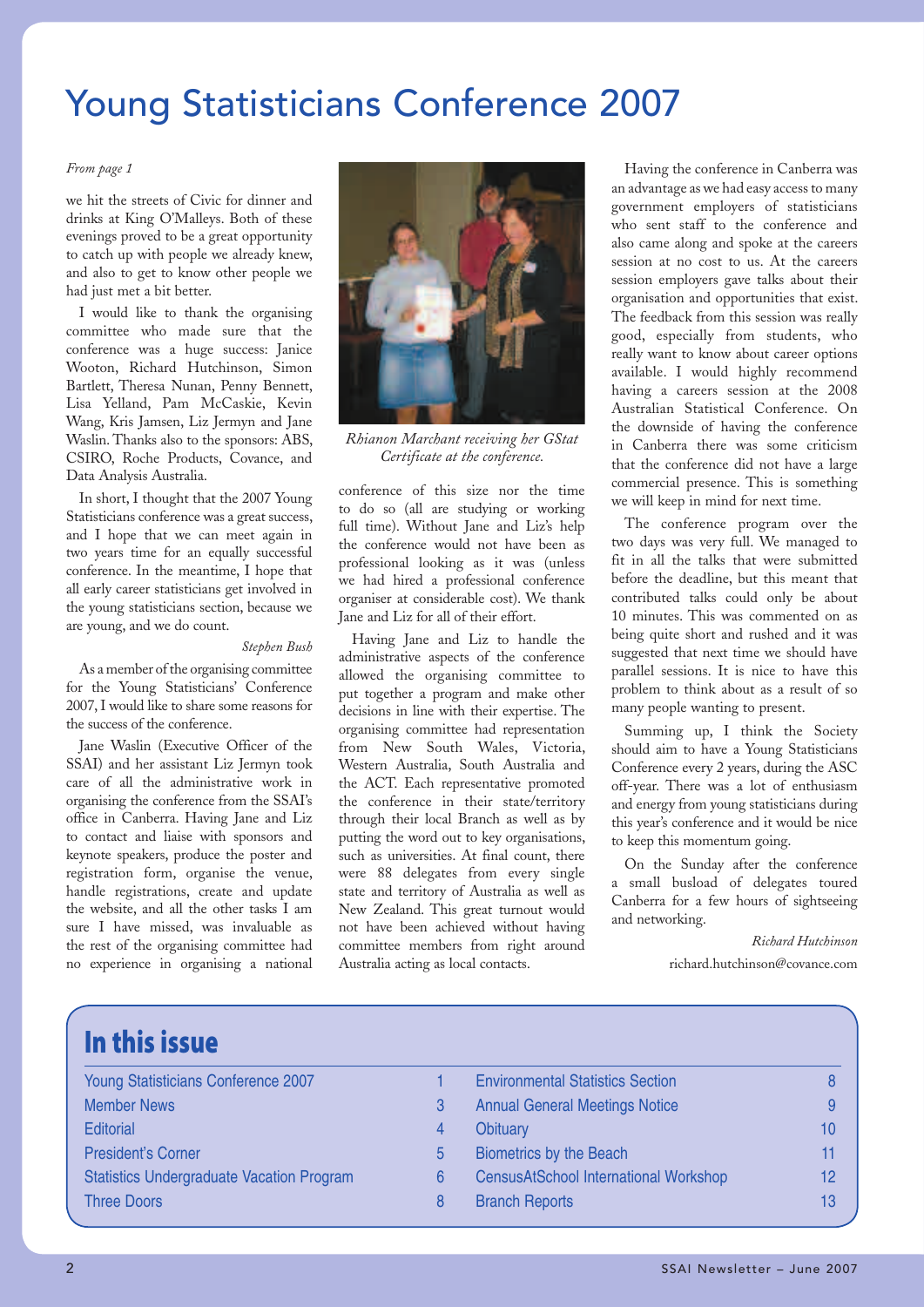## Member News

#### **Eugene Seneta receives the Hannan Medal in 2007**

Eugene Seneta has done much seminal work in probability and statistics in connection with Markov chains and non-negative matrices, branching processes, the history of probability and statistics, and in such diverse areas as slowly varying functions, Bonferroni type bounds on probabilities of unions of sets, on modelling of the price of a risky asset, and in the scaling of Higher School Certificate marks. The implications of some of his research are considerable. The variance-gamma finance model, proposed by Madan and Seneta in 1990 is in use on Wall Street. The algorithm which Seneta produced for scaling Higher School Certificate marks in the early 1980 was later used to determine the New South Wales Tertiary Entrance Rank. Seneta is a scholar of the highest international calibre and is very well known for his contributions.

The Hannan Medal of the Australian Academy of Science recognises the achievements in time series analysis of the late Professor E.J. Hannan, FAA. Because of Professor Hannan's broad interests in the mathematical sciences the award is made in one of three areas in turn at two-yearly intervals – Pure Mathematics; Applied and Computational Mathematics and Statistical Science.

*Chris Heyde*

#### **Rob Hyndman receives the Moran Medal in 2007**

Rob has made major contributions to a wide range of fields, especially to forecasting, time-series, graphical methods, and methodology based on conditional density estimation. In forecasting his research includes that in his 1997 article in the *Journal of the Royal Statistical Society,* challenging the appropriateness of the most fundamental of Bayesian forecasting models for exponential-family time series; and his seminal paper on statespace models for exponential smoothing, published in the *International Journal of Forecasting* in 2002. Both articles have very important ramifications for both statistical methodology and practical forecasting. Rob's research on graphical methods has produced (in the *Journal of Computational and Graphical Statistics* in

1996) an ingenious method for visualising conditional probability densities, and (in the *American Statistician* in 1996) a remarkably useful tool for data analysis the "highest density regions'' boxplot. The latter is used today in forecasting, when the forecast densities are multimodal (as can occur in nonlinear forecasting), and in Markov Chain Monte Carlo studies.

*Peter Hall*

#### **New Fellows Day at the Australian Academy of Science**

*Science at the Shine Dome* is an annual three-day event in early May celebrating the achievements and advancements in science by Australian scientists. These three days bring together newly elected Fellows of the Australian Academy of Science, early career researchers, science teachers, and current Fellows of the Australian Academy of Science for scientific seminars, professional training and award presentations. The highlight of the event is *New Fellows Seminar Day*  when the 16 newly elected Fellows of the Australian Academy of Science, each of them distinguished in their respective fields, give short presentations on their life-time work. This year's series of ten minute talks were simultaneously short and profound, representing seminal contributions of the new Fellows in the fields of medicine, molecular biology, plant biology, climatology, chemistry, statistics, optics, nanotechnology and information science. It was no small coincidence that the first speaker and the final speaker of this fascinating lecture series were two of Australia's distinguished statisticians. *Alan Welsh and Luke Prendergast*



*Peter Hall (centre)*

Professor Peter Hall, recipient of the 2007 Matthew Flinders Medal, opened the ceremony with his Matthew Flinders Lecture titled "What Excites Statisticians Today?" In his 30 minute address, Peter gave persuasive evidence that today's statisticians live in interesting times. New technologies have driven innovation in statistical methodologies. Computing power allow us solve much more complex problems than were possible 50 years ago, but also new technologies are creating new types of data which demand new statistical techniques. Units of data from olden times were predominantly single values, or small vectors of values. Today's data units include may be large dimensional vectors, functions and surfaces. Peter gave two examples of how technology has driven methodology. His first example was in the analysis of microarray data, which requires the consideration of thousands of correlated hypothesis tests. His second example was in the development of sensitive methods for detecting weak signals, such as testing for evidence of bioweapons in the atmosphere.



Professor Alan Welsh, newly elected Fellow of the Australian Academy of Science, closed the *New Fellows Seminar Day* with some incisive comments on the modelling and analysis of clustered data. Clustered data arise in many contexts in both the experimental and the survey setting. Alan reviewed different possible models for clustered data, explored differences between them and discussed the implications of these differences. He closed with an example of the ecological fallacy of interpreting associations observed at the aggregate level as associations at the individual level.

*Terry Neeman*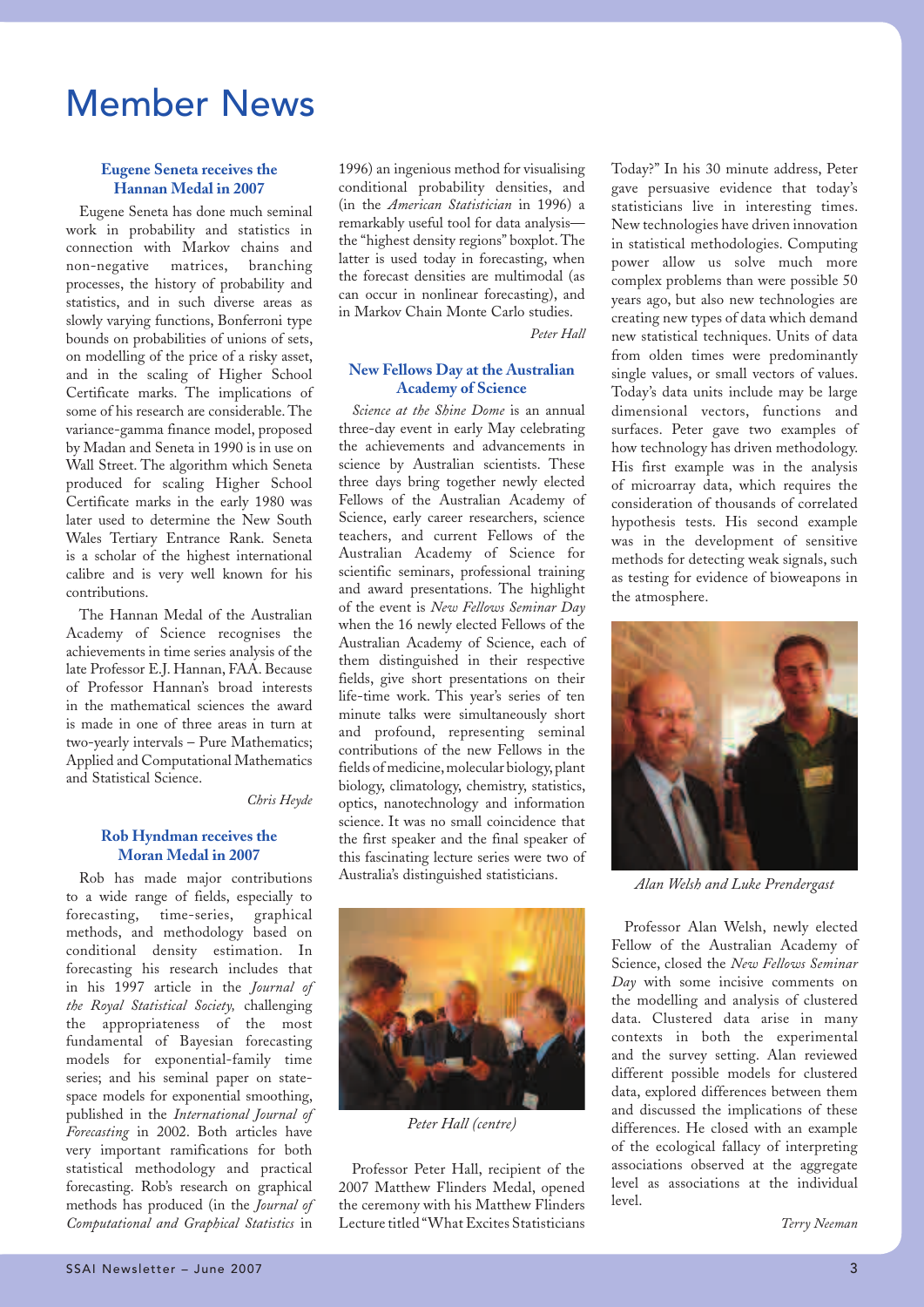## $S S A I$

**PO Box 5111, Braddon ACT 2612 Phone (02) 6249 8266 Fax (02) 6249 6558 Email: admin@statsoc.org.au Society Web Page http://www.statsoc.org.au**

#### Editors

**Alice Richardson,** School of ISE, University of Canberra, PO Box 1, Belconnen ACT 2616

**Michael Adena,** Covance Pty Ltd PO Box 5125, Braddon, ACT 2612

#### Correspondence

Please direct all editorial correspondence to Alice Richardson. Email: newsletter@statsoc.org.au

#### Disclaimer

The views of contributors to this Newsletter should not be attributed to the Statistical Society of Australia, Inc.

#### **Subscriptions**

The Newsletter of the Statistical Society of Australia is supplied free to all members of the society. Any others wishing to subscribe to the Newsletter may do so at an annual cost of A\$30.00 for an issue of four numbers.

#### Advertising

Advertising will be carried in the Newsletter on any matters which the Editors feel are of interest to the members of the Society. For details of advertising rates, etc. contact the SSAI Executive Officer at newsletter@statsoc.org.au

#### Printer

National Capital Printing 22 Pirie Street, Fyshwick ACT 2609

DEADLINE FOR NEXT ISSUE: 10 August 2007

## **Editorial**

Once again this issue of the newsletter is a chance to celebrate the achievements of the people in the Statistical Society. Special congratulations go to Rob Hyndman, Eugene Seneta, Peter Hall and Alan Welsh, who have received awards and honours from the Australian Academy of Science. You'll also find reports from the organisers and attendees of the Young Statisticians Conference, who travelled from far and wide to Canberra in April; the final report from the outgoing President, Kaye Basford; and all the usual Branch reports, for news from close to home.

Also, this month let's celebrate the centenary of one of the fundamental tools of statistics, namely the table of the Normal distribution, and the Australian connection that goes with it. In June 1907, *Biometrika* printed an article entitled "Grades and Deviates: (Including a Table of Normal Deviates Corresponding to Each Millesimal Grade in the Length of an Array, and a Figure)." The author of the article is given as Francis Galton, but the section at the end entitled "Table of Deviates of the Normal Curve" is credited to W.F. Sheppard.

William Fleetwood Sheppard was born near Sydney in 1863 and went to Brisbane Grammar School followed by Trinity College, Cambridge. He met Francis Galton in Cambridge, and Galton encouraged Sheppard in his statistical endeavours.

The 1907 paper gives values, to four decimal places, of  $|\Phi^{-1}(z)|$  for 0.000 < z

< 0.999 in steps of 0.001. David (2005) reports that "Sheppard did a splendidly accurate job, apparently no errors ever having been reported." His figures form the basis of countless versions of tables of the Normal distribution, generally without any reference to the original. The work is clearly so fundamental that authors feel that it must have always existed!

Sheppard himself died in 1936 and obituaries were printed in several places, including the *Annals of Eugenics.*  R.A. Fisher, editor of the journal, also contributed a note on Sheppard's work.

One hundred years of continuous use of  $\Phi^{-1}(\zeta)$  is a fine achievement indeed. Although many statisticians would now reach for an electronic solution to normal distribution calculations, the portability and "big picture" provided by a printed table of values surely still has a place in statistics teaching and practice.

#### References

David, H.A. (2005). Tables related to the normal distribution: a short history. *The American Statistician* 59, 309 – 311.

Galton, F. (1907). Grades and Deviates: (Including a Table of Normal Deviates Corresponding to Each Millesimal Grade in the Length of an Array, and a Figure). *Biometrika* 5, 400 – 406.

Wikipedia (2007). William Fleetwood Sheppard. [online] accessed 26/3/07. http://en.wikipedia.org/wiki/William\_ Fleetwood\_Sheppard

## **Conferences**

#### **ISI 56th Session**

22-29 August 2007, Lisbon, Portugal http://www.ine.pt

**ICAS-4 – Advancing Statistical Integration and Analysis, Fourth International Conference on Agricultural Statistics** 22-24 October 2007, Beijing, China http://www.stats.gov.cn/english/icas

**IBS Australasian Region, 'Biometrics on the beach'** 2-6 December 2007, Coffs Harbour, NSW

http://www.biometrics.org.au

#### **BioInfoSummer07**

ICE-EM Summer Symposium in BioInformatics 10-14 December 20076, Australian National University, Canberra, ACT. http://www.maths.anu.edu.au/events/BioInfoSummer07/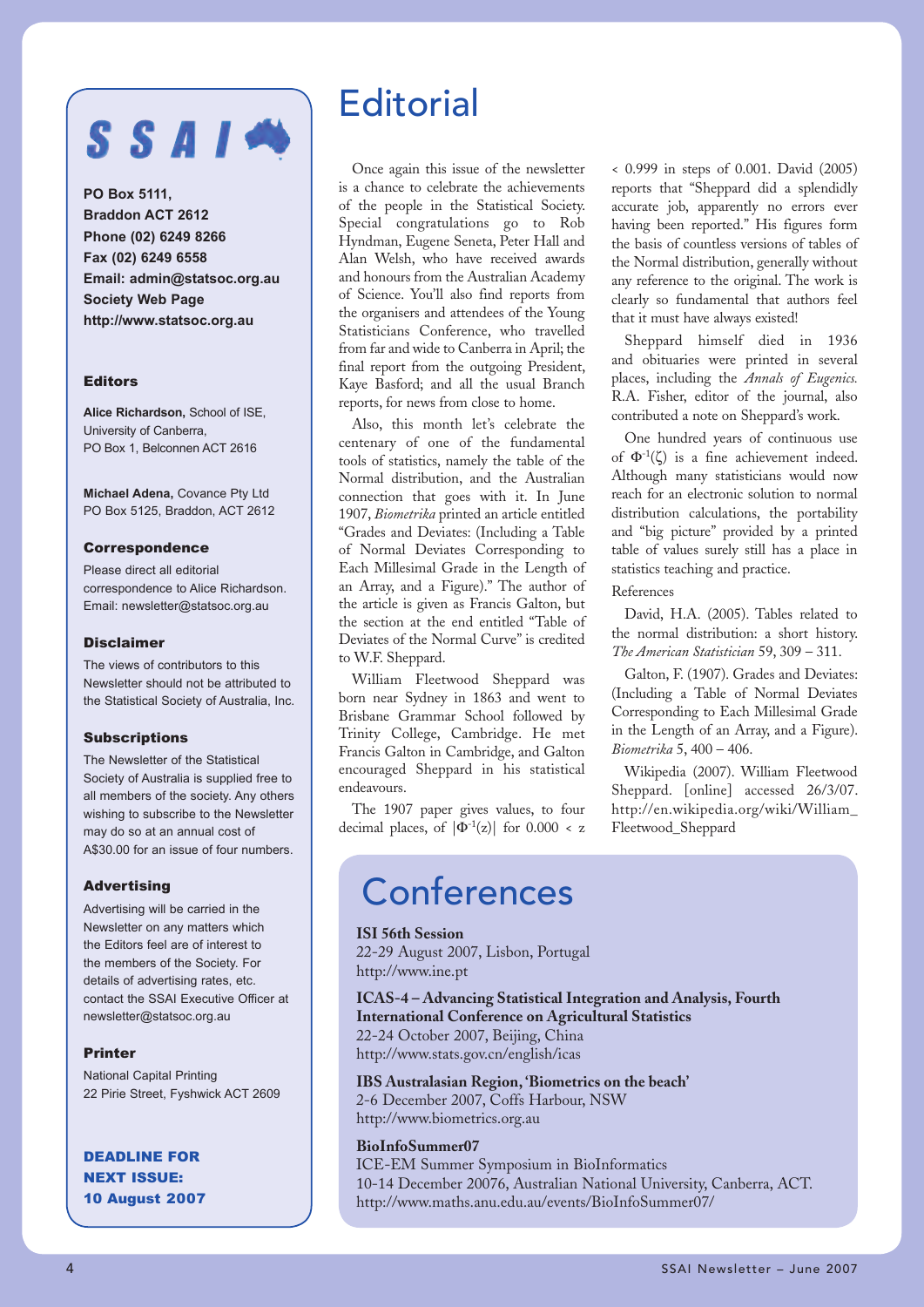## President's Corner

In my previous newsletter contribution, I commented on the National Strategic Review of Mathematical Sciences Research in Australia which followed the Review on Statistics at Australian Universities. In the latter, the recommendations were broadly grouped around issues relating to the school programme, organization and funding within and among universities, and image and profile of statistics (including employer/university interactions). The recent review found that the mathematical sciences in Australia require an immediate and substantial capital injection to build a critical mass of research, education, industry and government interaction, and ensure we maintain our technical and problem-solving capability.

The outcomes of the two reviews were consistent and reinforced the way forward for statistics in this country. Hence, I am very pleased to report that these reviews have contributed to a major change in the way mathematics and statistics are viewed by those in government. In doing so, I shall quote from an e-mail message written by Professor Peter Hall, an eminent statistician and current President of the Australian Mathematical Society.

*As many of you will have heard, the federal government's budget announcements last Tuesday promise to significantly improve the state of the mathematical sciences in Australia. The universities and CSIRO will benefit broadly from budgetary measures announced by the government, but more specifically, the fields of mathematics and statistics in Australian universities were singled out for special, positive treatment. Those discipline areas will be placed into a higher funding band, shared with computer science and resulting in an increase of a little over 50% in financial support per mathematics and statistics student. (Some of this increase is due to a general* 

*improvement in funding, not just to the elevation to a higher band.)*

This is an excellent result which will have a major impact on those statisticians working in tertiary institutions, with resulting positive benefits for their students. I would particularly like to thank all those who contributed to the reviews and assisted in the extensive promulgation of their recommendations.



Finally, I would stress (along with Peter) that we continue to strengthen the cooperative spirit that we have developed among those working across all levels of education (be it schools or universities), research entities, government institutions and private enterprise.

This will be my last President's Corner. By the time the next newsletter comes out, William Dunsmuir will have taken over. I have confidence that he will do an excellent job in leading our professional association and wish him all the best in that endeavour. It has certainly been an exciting and productive two years for me. Thanks for that honour and privilege!

> *Kaye Basford* E-mail: k.e.basford@uq.edu.au

## Australian Statistical Conference 2008



**30th June to 3rd July 2008, Sofitel Hotel, Melbourne**

#### **Main Themes and Organisers**

- • *Environmental Statistics* Organisers: Bronwyn Harch, Geoff Laslett, Petra Kuhnert
- *Medical Statistics* Organiser: John Carlin
- *Stochastic Modelling and Statistics in the Social Sciences* Will include E.K Foreman Lecture and sessions on longitudinal surveys and data, survey sampling, census data enhancement, financial statistics and more. Organisers: Ross Maller, Alan Herning, Geoff Lee, Veronica Rodriguez
- *Statistical Genetics and Bioinformatics* Organiser: Sue Wilson
- *Young Statisticians*
- Sessions will include one entitled 'experiences of early career statisticians' and another on 'potential career paths for statisticians'. Organiser: Theresa Nunan
- *Statistical Methodology* Organisers: John Maindonald, Michael Martin, Steve Roberts



**Conference web-site: Go via – http://www.statsoc.org.au/asc2008**

*Program committee:* Ross Maller (chair) Geoff Laslett Bronwyn Harch John Carlin John Maindonald Geoff Lee Petra Kuhnert Alan Herning Veronica Rodriguez Sue Wilson Theresa Nunan

Michael Martin Steve Roberts *Local organising committee:* Neville Bartlett (chair) Kay Lipson Brian Phillips Katrina Scurrah Derchieh Hung Jane Waslin *Conference organiser:* FoxEvents, Melbourne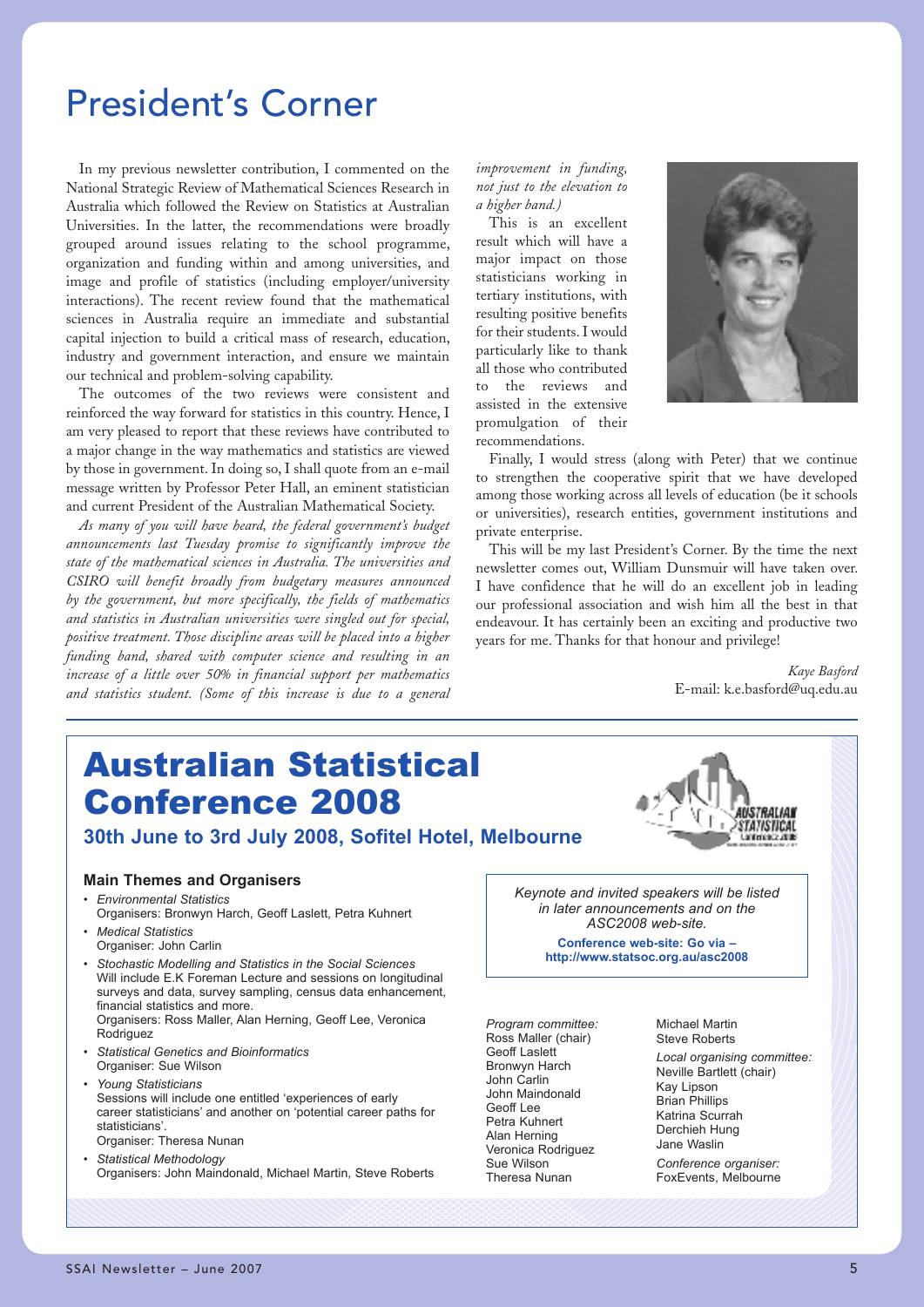## The Statistics Undergraduate Vacation Program 2006/07: A Pilot Project

A new initiative tried in South Australia is proving to be a great success. The statistics undergraduate vacation program aims to give students real-life practical experience in the application and reporting of statistics. As the initiator of this program I would like to share my experience.

#### **Background**

I work as the senior statistician within the Food Safety Research Program of the South Australian Research and Development Institute (SARDI). In my position I work with R&D companies, such as Meat & Livestock Australia (MLA), government agencies and food companies on all kinds of food and food safety related projects.

During the university summer break of 2005/06 I was involved as a mentor/ supervisor in MLA's undergraduate vacation program which aims to:

- Make professional undergraduates aware of opportunities within the Australian red meat industry
- Give companies access to the knowledge that professional people from many backgrounds can provide
- Give companies an opportunity to "interview" potential candidates in a real life situation over a threemonth period.

Clearly, MLA has much greater financial resources than SSAI, which is reflected in the founding of vacation projects. Students are paid \$6,000 for 12 weeks of work, travel to and from the participating company (including a trip home at Christmas) and accommodation for two weeks. In addition, mentors are paid for their time and travel requirements to meet with students on a fortnightly basis. Consequently, total project budgets are typically about \$20,000-\$25,000 – funded half by MLA and half by the participating company.

I found the experience very rewarding and I believe that the company I was involved with made significant head-way in their understanding of the slaughter process. In addition, the student gained valuable industry experience. While the student has decided that he would like to pursue a research career in sports

statistics rather than food, the project has still given him an edge over other graduates without such practical experience.

This experience has made me think about my own career development and those of my colleagues. I was fortunate to work on an industry-sponsored honours project, which included work experience. I have since come to the conclusion the vacation work in the mathematical and statistical sciences is more of a novelty than the norm. In contrast, engineers and architects, for example, would be unlikely to gain employment without vacation work experience. In fact, some engineering courses included vacation work as a pre-requisite for graduation.

#### **Getting the program off the ground**

Consequently, when I was elected vicepresident of the SA branch of the society in early 2006, I decided that it would be worth a try for the branch to take a lead role in organising a vacation program of some kind. After all, we've got members in many industries, government areas and universities, and most of them, I expect, would have some data sets which haven't been fully explored. However, in order to pilot the idea I didn't want to go too big to start off with. So, after initial discussions by the branch council, we decided on an approach which would help develop projects and facilitate the linking of students with projects, without taking a role of responsibility for the selection of applicants.

Once the design was sorted out, I got in touch with some of my personal contacts to investigate the opportunities for projects. Several indications of interest materialized into two projects. The biggest hurdle was the financial remuneration of students. My initial ideas, which were based on my MLA experience, were in the end substantially off the mark – the final amount was \$1500 (for 8 weeks).

We advertised the two projects, as well as the application process, directly to students by mid-October through lecturers at The University of Adelaide and the University of South Australia. The closing date for applications was set to 3 November (at the end of swotvac) and students were called in for

an interview just after the examination period finished, for a potential start the following week. The participating organisations were flexible with respect to vacations that had already been booked by students. Two applicants were interviewed and both were offered one of the projects. Unfortunately, one student received a better vacation work offer and pulled out after initially accepting the offer.

#### **Outcome and what we've learnt**

Lu Li, a second year finance / statistics student, worked on a project to identify factors related to rheumatoid arthritis progression, jointly funded by the Early Arthritis Clinic (Royal Adelaide Hospital) providing the medical supervision, and SARDI Food Safety providing the statistical supervision. During the vacation work, Lu learned many important skills – statistical, project management, communication and presentation skills. In addition, she learned how important and timeconsuming data cleaning can be; finalising a clean data set took about 50% of the project's allocated time. At the end of the project, Lu prepared a short project report and presented her results to researchers from the Early Arthritis Clinic. In addition, the SA branch invited Lu to present her experience with the vacation program at the 2007 AGM – her comments confirmed to me that this was a worthwhile endeavour.

While I think that the 2006/07 undergraduate vacation program was a success, there are of course things that I think we can do better. These include the following:

- Projects need to be identified and scoped much earlier. This will allow for earlier advertising of projects as well as better data cleaning prior to a student starting.
- Projects and associated data need to be ready when the student is ready to start. This will result in less time being wasted by continually having to clean data.
- Projects need to be advertised to students much earlier – before they make alternate vacation plans.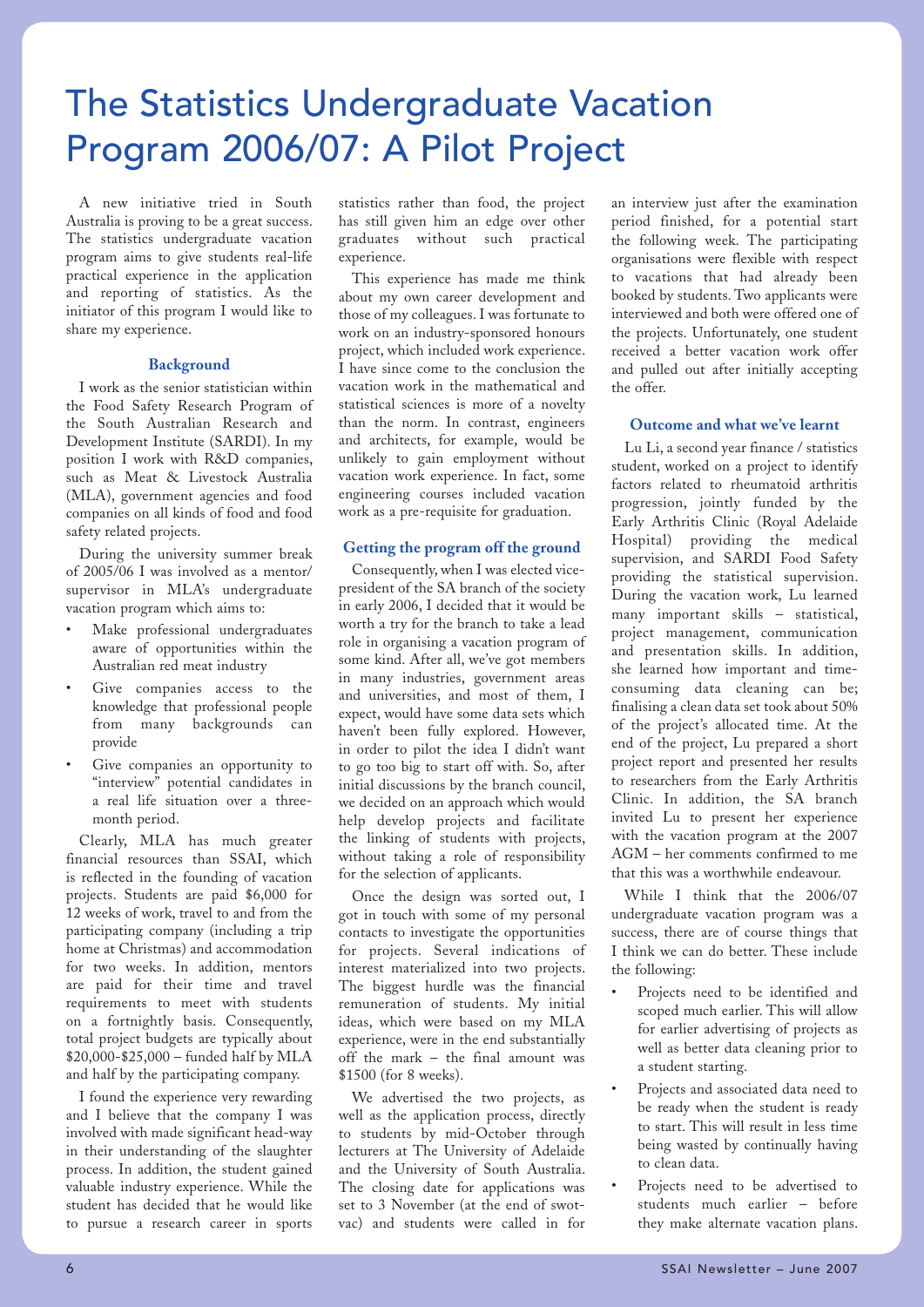This will hopefully result in more applications.

- Students may need considerable encouragement in order to apply for a project – a question-and-answer session with students early in the application process may be useful for this. This will hopefully also result in more applications.
- Students should be required to submit weekly project reports to the branch representative. These reports should include what the student has done during the last week, what problems were encountered, and how the student is planning to address those problems. These reports will result in a record in the case of a conflict.
- Aim for projects to pay students more than \$1500 for 8 weeks. Greater remuneration will make statistical projects more attractive.

The advertising process has also highlighted that considerable support from lecturers is needed. They have direct contact with students and consequently are in an ideal position to push the value of such practical experience. Without their support, students are unlikely to be interested.

Also, from an organisation point of view, I now believe that a certain separation needs to be maintained between the program and projects. For the next iteration I am planning to be involved in overseeing the program, but I prefer not to be involved as a project supervisor – roles get muddled too easily.

Clearly, the idea of vacation work is by no means unique. Some of our universities have already invested resources in making similar programs happen. However, I think that our society, with its diverse membership, is in a unique and ideal position to take a leading role to develop and drive structured vacation programs aimed solely at statistics graduates. The potential benefits include:

- Statistical graduate students with real experience
- A better profile for the profession in general
- A linking between organisations and existing members which can lead to additional collaborative relationships
- A society which is seen as progressive and responsive to members needs

• A society which provides a real and tangible benefit to student members, which should ultimately help with member retention.

#### **Where to from here?**

This exercise in leadership, undertaken by the SA branch, has highlighted the effort required to bring together and coordinate all the players – students, lecturers, society members, organisations, potential funding bodies and possibly others. Some of the participants may not be experienced in dealing with each other, which can lead to a potential conflict in expectations. Since it is the society who initiates these collaborations, it is the society's role to be on top of potential conflicts so that they can be mitigated before getting out of control.

It is also important that we, as a council and as a society, recognise that the program aims to facilitate the process, but that we do not want to take direct responsibility for outcomes that should and are not controlled by us – all the fun without the responsibility. For example, I think it is reasonable for the society to help advertise the program, and maybe a councillor should even be part of the selection panel. However, the selection of a suitable candidate should ultimately rest with the funding organisation – they are putting up the money and they need to be comfortable with their choice. This, I hope, also reduces the amount of work required by council members.

The SA branch will be running the vacation program again this year – with some changes. We are trying to identify three to four projects for this year's vacation program much earlier – we are currently in the process of doing this. We are also planning to inform students about available projects much earlier – beginning of second semester – with the hope that more students will apply for the projects. In addition, I am aiming to visit some statistics classes to advertise the program personally, answer students' questions and encourage more students to apply.

I would be happy to discuss SA's experience with the program with any of the society's members. I am particularly interested if you have ideas of how to improve the program further or have a project for a student to work on during the 2007/08 summer period. You can contact me either via Kiermeier.Andreas@saugov.sa.gov.au or on (08) 8207 7884.

#### **Society Secretaries**

**Central Council** President: Prof Kaye Basford Secretary: Dr Doug Shaw doug.shaw@csiro.au

**Canberra** President: Ms Glenys Bishop Secretary: Dr Ray Lindsay ray.lindsay@netspeed.com.au

**New South Wales** President: Ms Caro Badcock Secretary: Dr Eric Beh e.beh@uws.edu.au

**Queensland** President: Ross Darnell Secretary: Ms Helen Johnson h.johnson@qut.edu.au

**South Australian** President: Dr Andreas Keirmeier Secretary: Dr Paul Sutcliffe paul.sutcliffe@abs.gov.au

**Victoria** President: Professor Mervyn Silvapulle Secretary: Dr Ann Maharaj ann.maharaj@buseco.monash.edu.au

**Western Australian** President: Dr Brenton Clarke Secretary: Ms Pamela McCaskie pmccask@cyllene.uwa.edu.au

#### **Section Chairs**

**Bayesian Statistics** Kerrie Mengersen k.mengersen@qut.edu.au

**Biological Sciences** Ari Verbyla ari.verbyla@adelaide.edu.au

**Environmental Statistics** Petra Kuhnert – petra.kuhnert@csiro.au

**Industrial Statistics** Ross McVinish – r.mcvinish@qut.edu.au

> **Statistical Computing** Kuldeep Kumar kkumar@bond.edu.au

**Statistical Education (Co-Chairs)** Michael Martin michael.martin@anu.edu.au Peter Howley peter.howley@newcastle.edu.au

**Surveys and Management** Veronica Rodriguez veronica.rodriguez@abare.gov.au

**Young Statisticians** Janice Wooton Janice.wooton@abs.gov.au

**Social Sciences** Michele Haynes – m.haynes@uq.edu.au

**Further contact details for Society Secretaries and Section Chairs can be obtained by contacting the Society on (02) 6249 8266**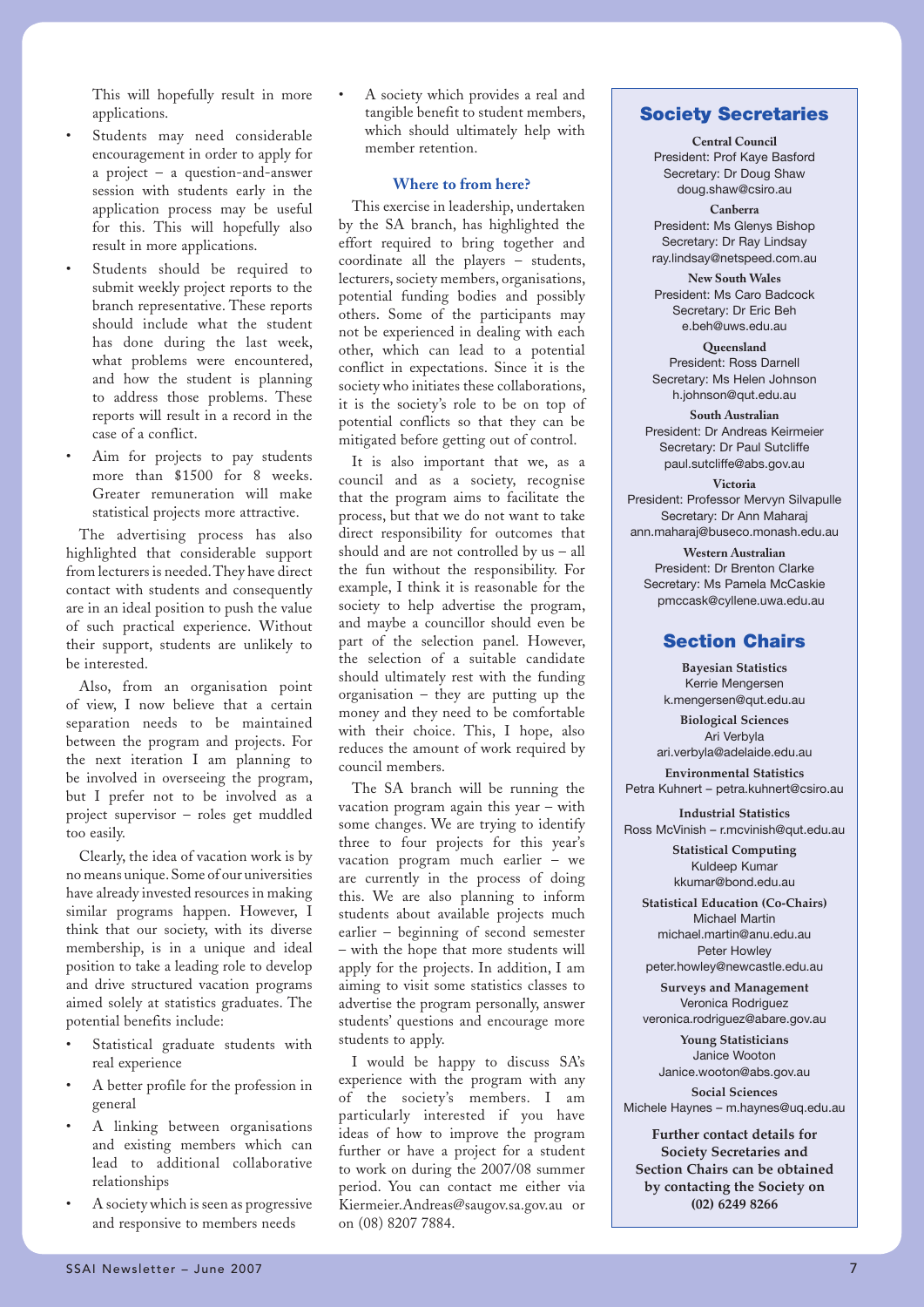## Three Doors with Borek Puza (Edition 10)

Welcome to the 10th edition of *Three Doors.* Last time I presented The Two Envelopes Puzzle and am now pleased to announce Terry Neeman as the latest winner of The Three Doors Prize, a cheque for \$60 as donated by the SSAI. We now present the solution, and the next puzzle follows.

#### **The Two Envelopes Puzzle**

*Consider two envelopes such that one contains twice as much money as the other. The smaller amount in dollars was obtained by randomly drawing a number from the uniform distribution between 0 and 1000. You now randomly select an envelope and find \$100 in it. What is the probability that you have selected the smaller amount?* 

#### **Solution to The Two Envelopes Puzzle**

Let *M* be the minimum of the two amounts (in dollars), and let *X* be the amount in the selected envelope (with observed value *x*=100). Suppose the prior on *M* is *discrete uniform* with possible values 1/*n*,2/*n*,3/*n*,...,1000*n/n*, where *n* is a positive integer. Then by Bayes' rule the probability that you have selected the smaller amount is

 *P(M=x|X=x) = P(M=x)P(X=x|M=x)/P(X=x) = P(M=x)P(X=x|M=x)/{P(M=x)P(X=x|M=x)+P(M=x/*

*2)P(X=x|M=x/2)}*

 $=(1/(1000n))(1/2)/{(1/(1000n))(1/2)+(1/(1000n))(1/2)} = 1/2.$ 

Since this result does not depend on *n*, it would seem to also be true in the limit as n tends to infinity, which corresponds to the case in the puzzle where the prior on M is uniform from 0 to 1000. This suggests that the required probability is  $p=1/2$ .

However, it may be objected that the case of a *continuous* prior on *M* must be treated differently from the case of a *discrete* prior. To see this, observe that the two amounts are necessarily *rounded* values. Suppose that they were obtained by first drawing *R~U*(0,1000) and then rounding *each* of *R* and 2*R* to the nearest multiple of some constant *d* which divides into 100 (e.g. *d*=10,1,0.1). Then *X*=100 implies either *A*={100-*d*/2<*R*<100+*d*/2} or *B*={100 *d*/2<2*R*<100+*d*/2}={50-*d*/4<*R*<50+*d*/4}. Hence

*p* = *P*(*A*|*X*=*x*) = *P*(*A*)*P*(*X*=*x*|*A*)/*P*(*A*)*P*(*X*=*x*|*A*)+*P*(*B*)*P*(*X*=*x*|*B*)} = (*d*/1000)(1/2)/{(*d*/1000)(1/2)+((*d*/2)/1000)(1/2)} = 1/{1+(1/2)}  $= 2/3.$ 

However, it may be counter-objected that, with *d*=1 (say), the above logic allows for the other envelope to contain 50, 199, 200 or 201 dollars, in contradiction of the premise that one envelope contains twice as much money as the other. If we understand "twice" to mean "*exactly* twice", then it seems that R was first rounded to yield the smaller amount M, and then the larger amount was taken as *exactly* 2*M*. But this logic leads us back to the discrete case and the solution  $p=1/2$ . Or does it?

In fact, there are an infinite number of possible solutions, since the nature of the rounding was not specified in the puzzle. For example, suppose that  $R~U(0,1000)$  was rounded to the nearest unit if less than 100 and otherwise to the nearest multiple of 10, and then the result was doubled to yield the larger amount. Then *X*=100 implies either *A*={*M*=100}={99.5<*R*<105} or *B*={*M*=50}={49.5<*R*<50.5}. So in this case,

*p* = *P*(*A*|*X*=*x*) = *P*(*A*)*P*(*X*=*x*|*A*)/*P*(*A*)*P*(*X*=*x*|*A*)+*P*(*B*)*P*(*X*=*x*|*B*)}  $=(5.5/1000)(1/2)/{(5.5/1000)(1/2)+(1/1000)(1/2)} = 11/13.$ 

Much has been written on this topic in the past, with some interesting twists along the way. For example, the logic we used to obtain *p*=1/2 was presented in Christensen and Utts (1992). But then it was pointed out in Blachman, Christensen and Utts (1996) (four years later!) that the 1992 paper "contains a serious error that was not noticed by the referees..." That error was to treat the case of a *continuous* prior on the smaller amount in the same way as the case of a *discrete* prior. Correcting this error led us to revise our solution of 1/2 to 2/3. But then we thought again and noted that 1/2 might be the correct solution after all, *if* the two amounts are in the exact ratio 1:2 and *if* certain assumptions can be made about the rounding procedure.

#### **The Largest Value Puzzle**

*If the largest value in a sample is removed, what happens to the sample variance?*

For your chance to win a fabulous mystery prize, send your solution to newsletter@statsoc.org.au.

References

Blachman, N.M., Christensen, R. & Utts, J. (1996). Comment by Blachman, Christensen and Utts. *American Statistician,* 50, 98-99.

Christensen, R. & Utts, J. (1992). Bayesian resolution of the "exchange paradox". *American Statistician,* 46, 274-276.

## Environmental Statistics Section

This newly formed section started its activities with a pub outing at Southbank in December last year, where a few Brisbane statisticians and ecologists got together for Christmas drinks. It was a great opportunity to meet others interested in environmental science and the statistics that goes along with it.

Our first formal get together for the year was on Thursday the 8th of March, where we held our first journal club meeting. This is where a member of the group discusses a paper of interest which

focuses on the environment and statistics in some respect.

I started off the journal club with a paper by Simon Ferrier and Antoine Guisan, which focussed on models for biodiversity at the community level. This 2006 Journal of Applied Ecology paper was quite topical for many of us working with multivariate response data.

We had a good turnout with twelve people (from The University of Queensland, Queensland University of Technology, Griffith University and

CSIRO) committing themselves to the morning discussion and continuing on through to lunch at a local Thai restaurant.

This journal club is set to continue with meetings held once a month at various locations around Brisbane. If anyone would like to be part of this club, feel free to contact me. Further updates of the meetings will be placed on the Statistical Society "Environmental Statistics Section" website. So stay tuned.

*Petra Kuhnert*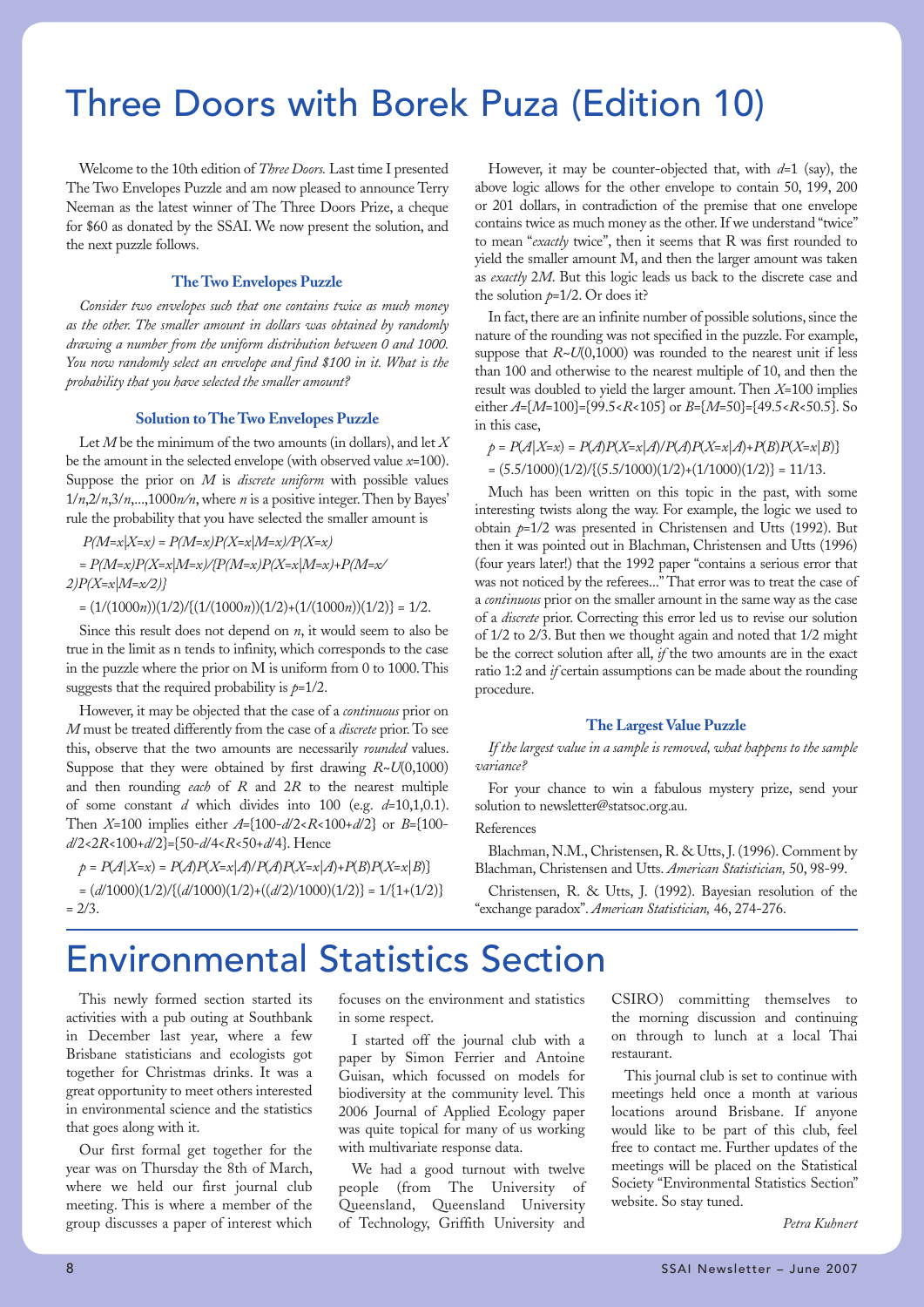# **NOTICE**

The Annual General Meetings of The Statistical Society Of Australia Inc and The Australian Statistical Publishing Association Inc. will be held on Tuesday 31 July 2007 at 4.30 pm at the Australian National University, Canberra – room location will be posted to: http://www.statsoc.org.au/WhatsNew/ by 30 June 2007.

### SSAI Annual General Meeting – Agenda

#### 1. Apologies and Proxies

Proxies must be given in writing as per form inserted in the June 2007 issue of SSAI Newsletter. Proxy forms must be received by the SSAI Executive Officer for passing to the Secretary no later than 24 hours before the time of the meeting.

- 2. Confirmation of the Minutes Minutes of the meetings as circulated
- 3. Matters arising
- 4. Reports
	- 4.1 President
	- 4.2 Treasurer
	- 4.3 Branches
	- 4.4 Sections
- 5. Accreditation

5.1 Report from Accreditation Committee

- 6. Conferences
	- 6.1 ASC 2008 (joint with NZSA)
- 7. Election of Section Chairs

Nominations for Section Chairs should be received at the SSAI office no later than 24 July 2007. Nomination Forms have been inserted in each copy of the June 2007 issue of SSAI Newsletter. All nominations require a seconder and a statement from the nominee that she or he is prepared to stand.

- 8. Appointment of signatories
- 9. Other business
- 10. Time and place of next meeting.

### **APBG**

#### **Australian Pharmaceutical Biostatistics Group**

#### **Indirect Comparisons in Health Assessments Workshop**

If the relationship between attendance and success is highly correlated, then March's workshop on Indirect Comparisons

could be considered a success. The workshop was attended by over 70 people from the pharmaceutical, government, health care and academic sectors. It included statisticians, health economists, health outcomes scientists and university lecturers. The topics ranged from a basic introduction of the concept of indirect comparisons and its applications to difficult issues like random effects models,

Bayesian approaches and the idea of double comparators. The lively discussions indicated the need for more development of these approaches and greater understanding to extensions of the topic, for example Mixed Treatment comparisons. Full details of the presentations can be found on the APBG website: www.apbg.org.au

*Alan Brnabic*

### ASPAI Annual General Meeting – Agenda

1. Apologies and Proxies

Proxies must be given in writing as per form inserted with June 2007 issue of SSAI Newsletter. Proxy forms must be received by the SSAI Executive Officer for passing to the Secretary no later than 24 hours before the time of the meeting.

- 2. Confirmation of the minutes Minutes of the meetings as circulated
- 3. Matters arising
- 4. Presentation of the Annual Report by the Editor of the Australian and New Zealand Journal of **Statistics**
- 5. Presentation of the Annual Report by the Newsletter Editors
- 6. Treasurer's Report
- 7. Appointment of signatories
- 8. Special Business
- 9. Other business
- 10. Time and place of next meeting.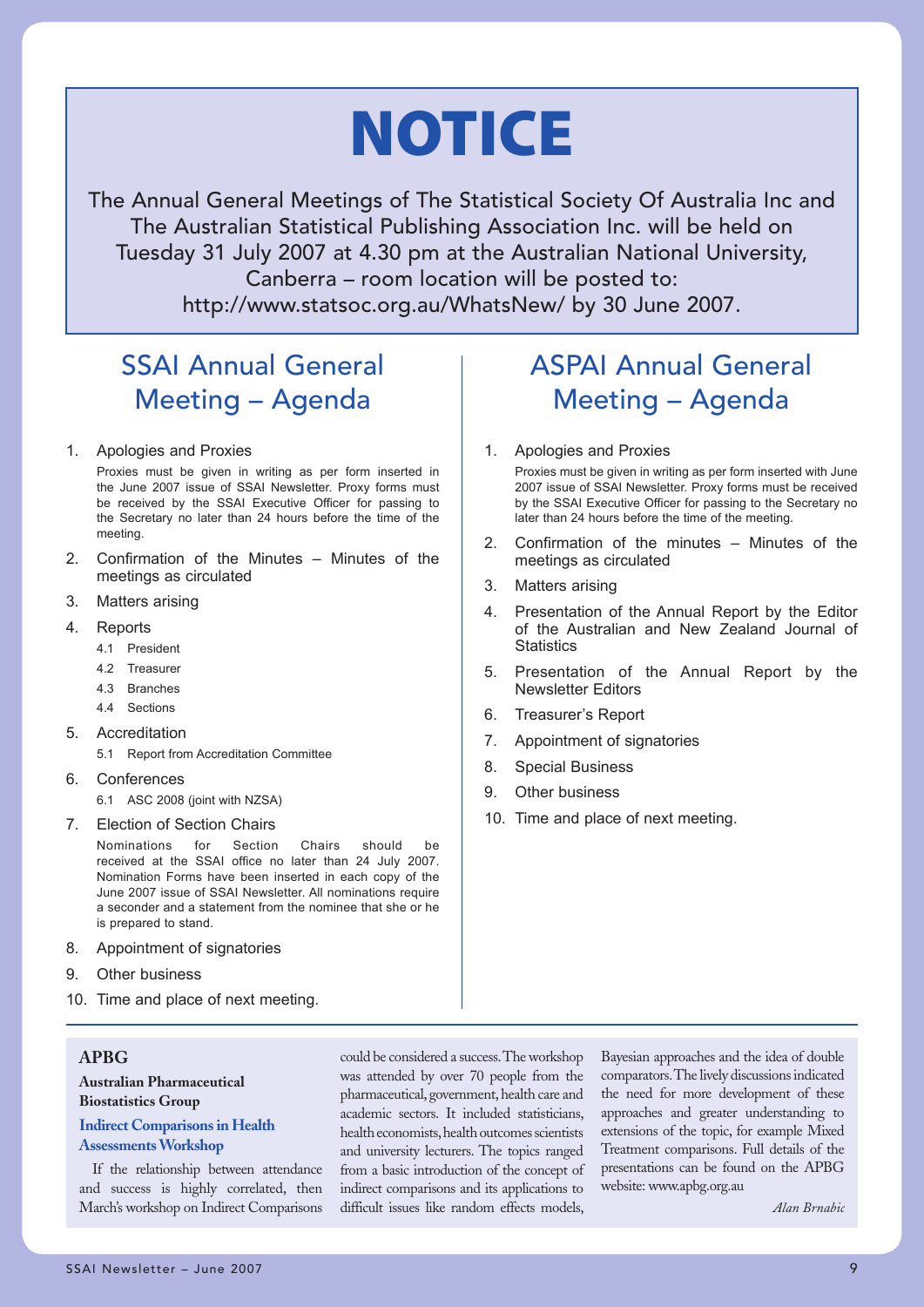## **Obituary**

#### **Rupert Thomas Leslie 1916–2007**

Rupert Thomas Leslie died in Glasgow, Scotland on Good Friday, April 6th 2007. He was ninety years of age, and had been in poor health for several months.

Rupert Leslie was born in Victoria on August 12th 1916, and received all of his education in Melbourne. He completed a BSc in Physics in 1938, and a BA in Mathematics in 1939, both at the University of Melbourne.

After a couple of years of teaching Physics in Melbourne (Melbourne Grammar) and Sydney (Cranbrook), he became in late 1941 an Assistant Research Officer in CSIR, initially in the Physics Section of the National Standards Laboratory in Sydney. His starting salary was £366 per annum. He held this position until 1944, then transferred to the Section of Mathematical Statistics. In 1945 and 1946 he was with the Mathematical Statistics Section located at the Division of Plant Industry and Economic Entomology in Canberra, where he worked with George McIntyre. In 1946 he returned to Melbourne, working as a Research Officer in the Mathematical Statistics Section at the Division of Forest Products with, amongst others, Evan Williams.

In 1950, he joined the faculty of Melbourne University, and, while there, was awarded an MA in 1951 for a thesis on "Mercerian Theorems", and a PhD in 1958 for a thesis on "Statistical Treatment of Observer Effects in Scientific Experiments".

One of Rupert's stories was of being left alone with Fisher when the great man visited Melbourne University, and having to start a conversation. As Rupert told it, the interaction went something like this:

Leslie *(brightly)*: I believe you knew Hardy, Professor Fisher?

Fisher *(huffily)*: Yes. Wrote a book called "A Mathematician's Apology".

Don't recall anyone calling for an apology!

#### *End of conversation.*

Rupert did spend a year at Cambridge in 1954, during which Fisher was his nominal supervisor. However, because of the nature of Rupert's PhD research, he worked with Richard Gregory in the psychology school.



*Rupert Leslie (centre) in 1968, with Doug Shaw (left) and David Culpin.*

In 1960, Rupert re-joined the, by now re-named, Division of Mathematical Statistics in Sydney, becoming the Officer in Charge of the Sydney group. He consulted extensively with researchers in the Divisions making up the National Measurement Laboratory, and he was highly regarded within the Laboratory for his skill in producing practical solutions to statistical problems. He was also well aware of the human interaction aspects of consulting. Young statisticians in his group who were about to go and meet a researcher to discuss the researcher's statistical problems would get a briefing from Rupert. This wouldn't be about how to solve the statistical problem; it would be about the researcher's interests (scientific and otherwise), his idiosyncrasies, his relationships with others in the laboratory, and so on – necessary background in establishing a relationship!

Rupert spent part of 1968 and 1969 on leave at the University of Kentucky, then in 1970 accepted a Chair at Strathclyde University in Glasgow. His decision to move to Glasgow may have been influenced by his two older children commencing musical careers in Europe at about that time. There was also some suggestion that his move from Australia was influenced by strong disenchantment with the Australian Government of the day.

Rupert continued to teach at Strathclyde until 1981; on his retirement he was awarded an Emeritus Professorship. However, teaching was in his blood, and he taught Applied Mathematics to final year students at a Glasgow Grammar School until 1994.

Rupert was a strong supporter of the Statistical Society in the 1960s. He was the first President of the NSW Branch in 1963 and 1964, after the formation of the Australian Society. He also put a great deal of effort and organisational ability into NSW Branch symposia. Lunchtime visitors to the Division's office in Alpha House, Newtown would sometimes find Rupert and other staff members walking round and round the table tennis table, collating roneoed pages of symposium papers.

Rupert Leslie was an excellent applied statistician, and an active proponent of the discipline and the profession. He was also a superb mentor to a number of young statisticians who began their careers in the Division in Sydney in the 1960s.

Bobbie, Rupert's wife since 1941, died in September, 2006. He is survived by his daughter Elizabeth (living in Glasgow), sons Michael (Munich) and Julian (now at Macquarie University in Sydney), and three grandchildren.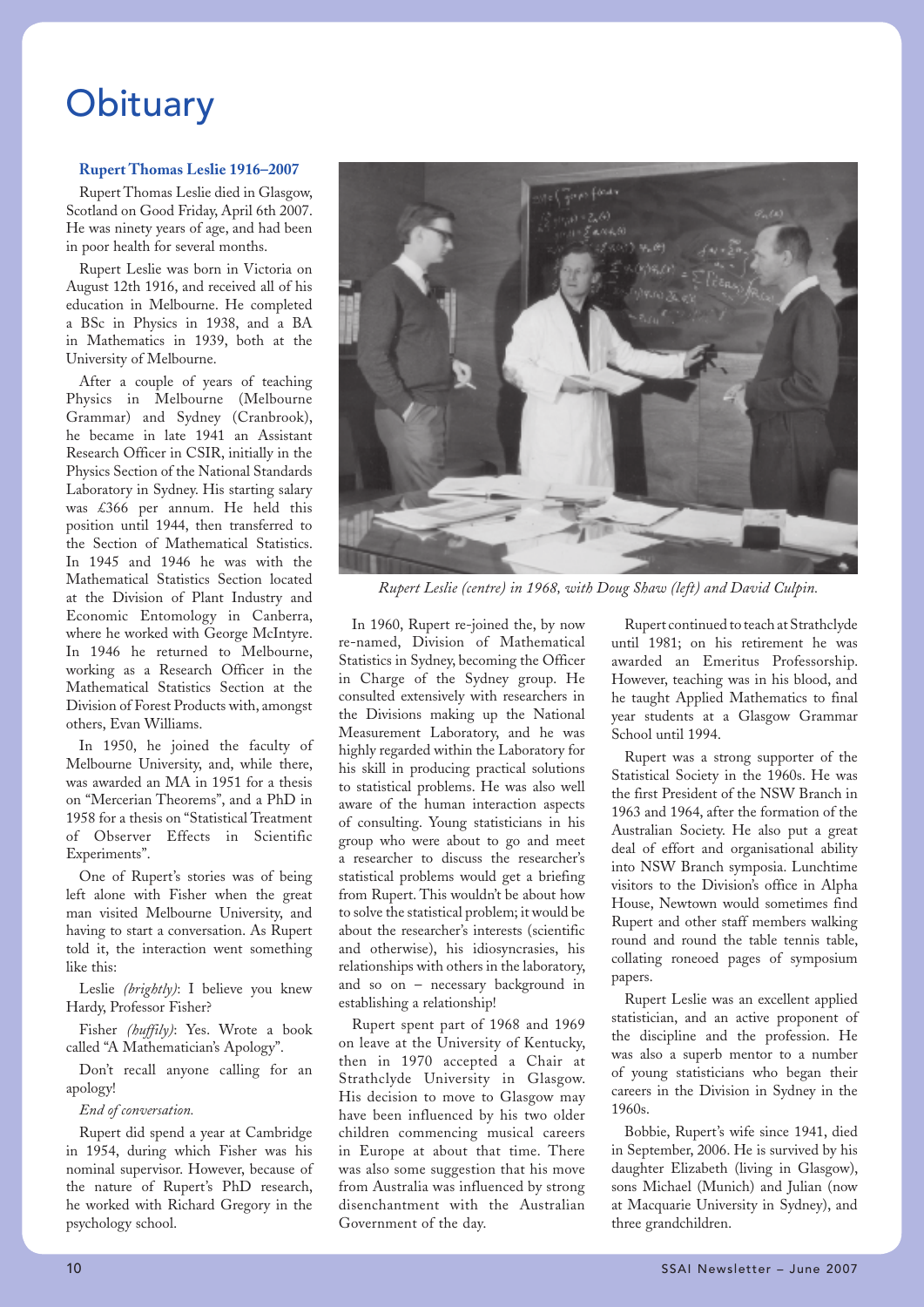## Biometrics by the Beach

The International Biometric Society Australasian Region (IBS AR) will hold its next biennial conference from Sunday 2 December to Thursday 6 December 2007 at the Novotel Pacific Bay Resort in Coffs Harbour, NSW.

With Biometrics "safeguarding our future: our health and our air, land and water" as its general theme, the program will feature invited speakers Jim Zidek (University of British Columbia, Canada), Peter Diggle (Lancaster University, UK and Johns Hopkins University, USA), Nick Horton (Smith College, USA), Allan Donner (University of Western Ontario, Canada), Kerrie Mengersen (Queensland University of Technology), Russell Millar (University of Auckland), Ross Sparks (CSIRO Mathematical and Information Sciences) and Ari Verbyla (CSIRO Mathematical and Information Sciences and The University of Adelaide). Contributed papers or posters related to the conference theme or on other biometrical topics are welcome, with abstracts due by 3 August 2007.

On Sunday 2 December, the program will feature two or three short courses, preceding the conference welcome

reception that evening. One of the courses is on model-based geostatistics, presented by Peter Diggle and based on the recently published book by Diggle and Ribeiro. Full details of all courses will be included on the conference website as soon as they are finalised.

The conference centre at the resort is recognised as one of the most attractive and workable venues in Australia while the resort offers 4.5-star accommodation and facilities set amongst expansive landscaped gardens on Charlesworth Bay, with the beach just a short stroll from the conference centre. To make the most of the wonderful location, the program includes a break on Tuesday afternoon when delegates can take advantage of organised activities including a guided walk in Dorrigo National Park, a kayaking adventure or a visit to a local winery.

Please check the conference website www.biometrics.org.au/conf for further information on registration, the program, courses, the venue, accommodation and travel to Coffs Harbour. We look forward to seeing you there!

*Melissa Dobbie*



## Member News

#### **Foreman Prize**

Janice Wooton is the eleventh recipient of the Ken Foreman award which was instituted in commemoration of the contribution made by Mr Ken Foreman to the Australian Bureau of Statistics over many years. Janice's award is in recognition of her major contribution to improving the methodology for census tabular confidentiality, as well as her contribution to a range of projects on business surveys and microdata access. The award committee also noted the role she has played in the young statisticians section of the Statistical Society of Australia and her involvement in organising the 2007 Young Statisticians Conference.

The purpose of the award is to provide professional development opportunities in the form of overseas travel to a conference or short course. The award is open to Methodology Division staff within the ABS who would not normally have the opportunity to undertake a professional overseas trip. Applicants are assessed on their technical ability, their contribution to methodological work in the ABS, their contribution to raising the profile of the ABS as a professional organisation; and their potential for further development, particularly their potential to benefit from the proposed trip to be undertaken.

Ken Foreman was the founder of what is now the Methodology Division in the ABS. He joined the ABS in 1951 and retired in 1984. He is referred as "the father of statistical methods in the ABS" (Bill McLennan, 1996). He pioneered ABS work on sample design and estimation, development of statistical infrastructure, quality improvement and total survey design, time series analysis, econometric modelling and data analysis. He introduced area sampling for household surveys, generalised statistical processing systems, seasonal adjustment, the survey sampling training courses, and many other achievements which underpin much of the current ABS methodological environment.

A ceremony was held recently at ABS House in Canberra when Susan Linacre, Deputy Australian Statisician presented the award to Janice.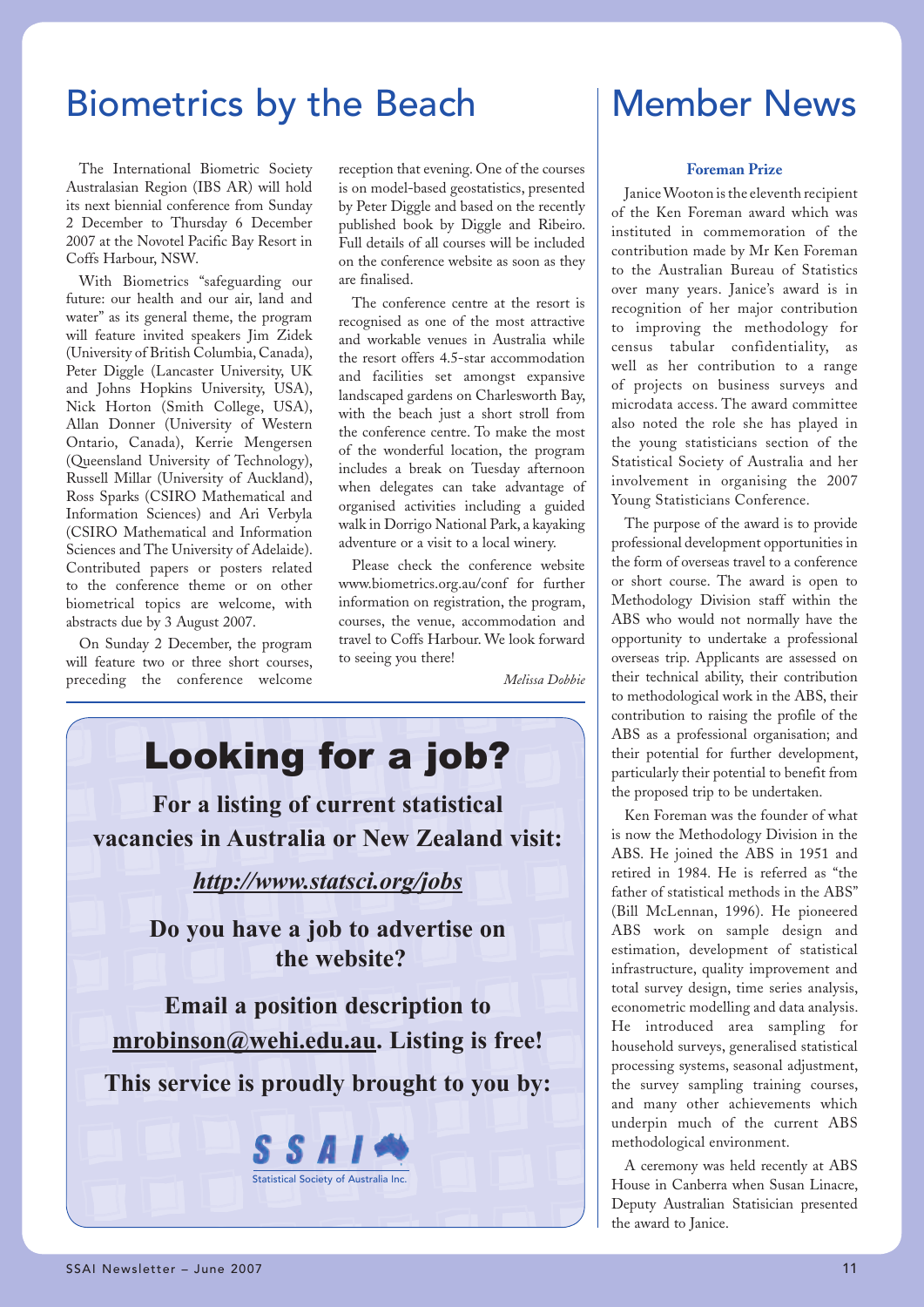## CensusAtSchool International Workshop

#### **Report to the SSAI by John McKinlay**

As many will know, Australia is currently facing a severe shortage of mathematical modellers and statisticians that will increasingly inhibit business, industry and government agencies alike. This was recently highlighted by an open letter to the Prime Minister signed by 113 international and 396 local academics urging action be taken on recommendations contained in the recent *National Strategic Review of Mathematical Sciences Research In Australia.*

It was against this backdrop that I had the pleasure of attending a recent international workshop on the CensusAtSchools program. Operating in several different countries, CensusAtSchools (C@S) is an initiative aimed to promote and encourage statistical literacy among primary and secondary students. Combining real data about students with stimulating teaching material, the program has the longerterm potential to increase interest and participation of tertiary students in the mathematical and statistical streams.

The workshop was held in Melbourne from March 26 to 29 and was sponsored by the Australian Bureau of Statistics and the SSAI. Brian Pink, the Australian Statistician, opened the conference and guest presenters included Professor Neville Davies (UK Royal Statistical Society), Dr Juana Sanchez (Director of the International Statistical Literacy Project, UCLA, USA), Professor Chris Wild (University of Auckland, NZ) and former Australian Statistician Dennis Trewin. Other participants came from national statistical organisations,

academia, education departments and statistical societies in France, Singapore, Canada and Australia.

The C@S program has a noble and simple objective: increase statistical literacy among schoolchildren and this will have positive, consequent flow-on effects for an adult population. Anticipated long-term outcomes include a general population who can think critically about statistics and a student population less reserved about undertaking further studies in statisticsrelated areas. The program has proved to be a successful strategy for introducing into school curriculum real data of interest to students. A feature of this approach is that statistical concepts and practices are being introduced and taught in a wide range of syllabus, not simply traditional mathematical areas, since data that are collected may be relevant to a range of subject areas. Workshop participants were keen to see this program expand to become a truly international project from which students could access data about themselves and their fellow students from across the world.

The aims of the workshop were to bring together countries currently operating C@S programs to establish a plan for each project to have an agreed set of internationally comparable data. With each country currently having its own unique set of questions, circumstances and imperatives, this turned out to be a tricky, but not impossible, undertaking. The meeting was successful in initiating the development of a common set of international questions and policies that might have to be

implemented for unifying international databases and output. Ideas about how the global project might be managed and evaluated were also discussed, as were the mechanisms that might be developed for implementing an international network for students. Significant progress was made towards achieving these aims and an action plan to further the work was established.

All delegates rated the workshop as valuable, stimulating and productive in progressing the goal of a truly international C@S project. The main outcome was the establishment of an international committee to oversee further growth in the C@S project in the international arena, with some initial work done on developing common questions and a single entry point for the project. Countries that do not currently run a C@S project will be offered assistance in setting up the program. A second international meeting has been scheduled for March 2008 in Los Angeles.

From a personal perspective, I was impressed by the enthusiasm and dedication of all participants, but particularly the delegates involved with teaching children in schools. Most of us who have been involved in teaching recognise that the difference between an enthusiastic student and an indifferent one is their exposure to quality teachers, people who not only teach but inspire. I left the workshop inspired, heartened that not all is lost in lower education with input from such dedicated and enthusiastic individuals. Now, does anyone have any ideas about how we can fix our universities.



*Delegates from the CensusAtSchool International Workshop.*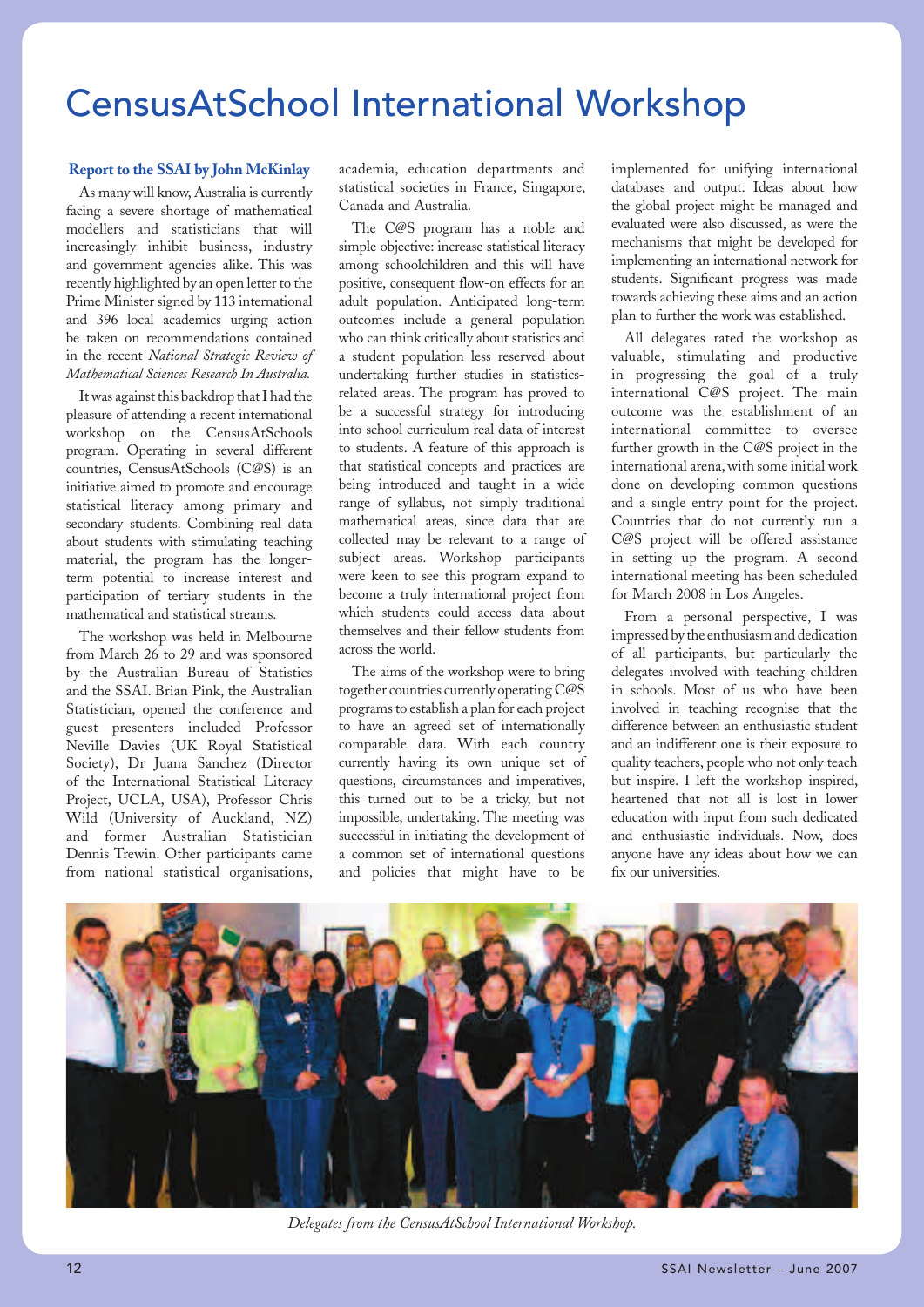## Branch Reports

#### **NEW SOUTH WALES**

March 21 saw us hold our first meeting in access grid rooms linking UTS and University of Wollongong. I would like to offer a vote of thanks to the people who provided us with technical support: Tony Maher and Corley Kinnane from UTS and the corresponding person at UoW (apologies for not remembering the name).

There could be no more auspicious occasion to test out the technology than for our AGM and Lancaster lecture. Although the technology was working pretty well (UTS had trouble understanding people talking at UoW but that wasn't too much of a problem as our guest speaker, Chris Heyde, was speaking at the UTS venue) the link decided to disappear while we were all enjoying premeeting refreshments! Technical support worked under extreme pressure, with us all looking over their shoulders to reconnect us. In addition to the technology challenges the seating arrangement at UTS was also interesting. Those who joined us had the opportunity of sitting in chairs along the back wall, chairs around the desks, a 3-seater lounge brought in to provide extra seating or the floor (lucky it was carpeted)! It was great to see so many people that all these seating options were required and I think added to the novelty of the event. Not unexpectedly our speaker handled all these challenges with aplomb and provided us with an entertaining presentation focusing mainly on climate change. Another pleasing outcome of this night was the number of young statisticians who joined us and subsequently joined the speaker for dinner. A very interesting evening all round!

Due to Easter and ANZAC Day the NSW Branch decided not to hold an April meeting but has still been working very hard on the program of events for 2007. I would like to remind everyone to check the website for the updated program. Our June speaker will be Adrian Baddeley with the venue probably being CSIRO or Macquarie University, both at North Ryde. Details of Adrian's talk will have been finalized while this article was going to press.

At this stage we are looking to have three events in July. On July 17-18 Kerrie Mengersen will be running her Bayesian workshop. July 25 will see us holding an inaugural afternoon workshop aimed at secondary school mathematics teachers and university lecturers interested in the teaching of statistics with the aim to discuss how to increase statistical thinking in secondary schools. Finally, Anthony Davison, Professor of Statistics at Ecole Polytechnique Federale de Lausanne, Switzerland will be visiting Sydney towards the end of July and has agreed to do a joint presentation for UNSW and SSAI. His areas of interest include statistics of extremes, likelihood asymptotics, bootstrap and other resampling methods and statistical modeling so I am sure any topic he chooses to present on will provide us with much food for thought.

I am looking forward to seeing our members and visitors at one or more of these events. Feel free to come up and introduce yourself to me or one of the other Council members – we would love to meet you.

> *Caro Badcock President NSW Branch*

#### **WESTERN AUSTRALIA**

The seminar on April 17th was presented by Alex Stuckey. Alex is currently on leave from the ABS and is studying towards a PhD at UWA. Alex's talk, entitled "Single-index models for panel and spatial data", was based on his PhD studies to date.

Alex gave background information on the structure of panel and spatial data and also on semiparametric models, in particular the single-index model. The single-index model reduces the dimensionality of a nonparametric modelling problem by creating an index that is a linear combination of the explanatory variables. One then uses nonparametric techniques to model the response as a function of the index. Such methods are popular in the time-series and regression settings. Alex and his supervisors wish to extend these methods to panel and spatial data.

The methods were illustrated using simulated spatial data and an economic panel dataset. Potential applications in the field of climatology were also discussed.

The theme for the May branch meeting was "An Evening with Young Statisticians". Those attending were treated to a very interesting presentation by Tony Traylen, a recent graduate now working at the CSIRO. Tony was awarded the SSAI WA branch honours scholarship last year. Tony's talk, *Estimating spectral baselines in hyperspectral images,* first gave background on hyperspectral imaging and then focused on the problem of removing systematic noise from these images.

Hyperspectral images combine spatial and spectral information to record mixtures of different pure materials across an image. For each pixel in the image, the reflectance at many different wavelengths is measured, producing a spectrum at p wavelengths (*p-spectrum*). The goal of identifying pure materials and mapping their abundances across an image can be realised using the *Iterated Constrained Endmembers (ICE)* algorithm. The ICE algorithm fits a convex mixing model by minimising a goodness of fit measure with a penalty related to the distance between endmembers (pure components).

Such imaging has applications in fields such as biology, environmental science, geology, industry and pharmacology. A biological example was given in which the ICE algorithm can be used to identify anomalies (for example, cancerous cells) in a tissue sample.

A problem often encountered when using the ICE algorithm is that of systematic noise. This can be introduced to the spectral data via physical causes such as changing sunlight or modeling causes such as nonlinearity in the mixing of end-members. To remove such systematic noise, Tony presented an extension to the ICE algorithm that includes the simultaneous modeling of spectral baselines. These baselines can capture the systematic noise and allow it to be removed from the hyperspectral image. Tony proposed a method for reducing the dimensionality of this augmented problem to allow model fitting.

Tony's talk was very well received and promoted some good discussion with the audience members. The audience then retired with the speaker to a local restaurant for a Vietnamese banquet.

*Marty Firth*

#### **SOUTH AUSTRALIA**

#### **Analysing administrative by product data – is it worth the effort?**

Following the Annual General Meeting in March, the outgoing President of the SA Branch, Margaret Swincer, gave a talk about her experiences working with administrative by product data. Sources of this type of data are varied and include taxation, unemployment, pensions, health systems and compensation. The data are collected to monitor and manage processes and to comply with legislation.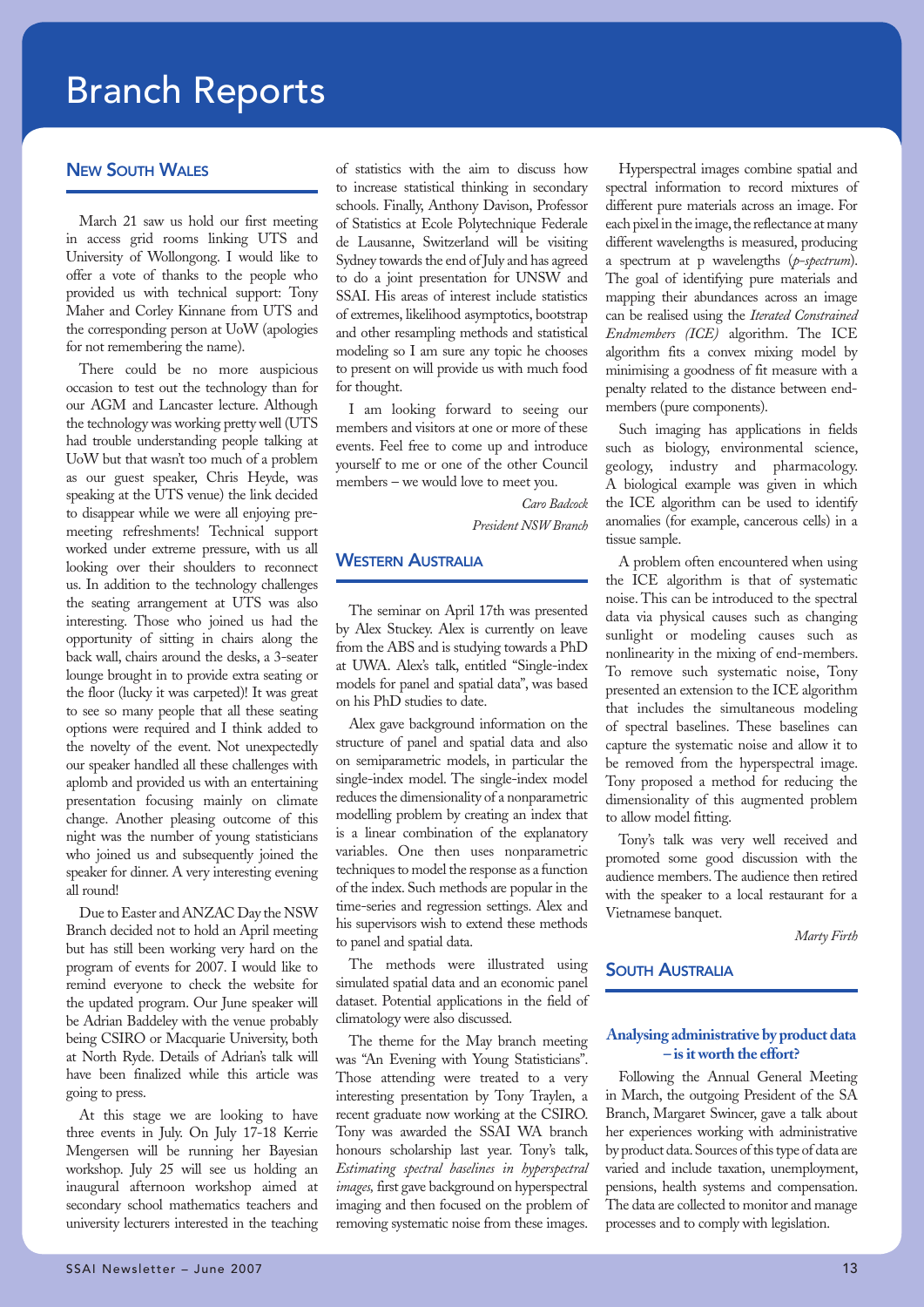## **Branch Reports Continued**

Working with administrative by product data is a challenge for the statistician. Typically the data are contained in multiple databases coming from different sources, so there is a need to first understand the complex data structure. The issue of changing technology is a problem, as data are often collected over time. The integrity of the data is often questionable and data cleaning is a major task. Due to the size of the data sets, statistical programming is required in a language which can handle millions of records, such as SAS, in order to extract the relevant data. Statisticians working with this type of data may have to deal with professional isolation and a lack of recognition of the need for professional development. However this is particularly important for statisticians in this field, as there is currently a lack of appropriate statistical methodology for dealing with this type of data. Data linkage has a major role to play, although there is the question of whether all data sources actually go together.

The talk concluded with a lively discussion about how statisticians can get across the importance of complex results to the relevant people, and to make them understand that statistics is more than just cross tabulations.

*Lisa Yelland*

#### **CANRERRA**

#### **Statistics at the Department of Employment and Workplace Relations (DEWR).**

The recent recruitment drive for statisticians and other quantitative analysts to the Department of Employment and Workplace Relations (DEWR) has brought a higher level of statistical thinking in the evaluation of back-to-work programs and other employment and education initiatives. Sepi Helali, senior statistician at DEWR, was our 1 May featured speaker. She discussed some of the current statistical work as well as some work planned for the future.

Statisticians at DEWR are mostly employed in the research and evaluation group. This group is responsible for the evaluation of government programs and government supported agencies who work to achieve greater workforce participation. There are programs tailored to a wide range of demographic groups: from young people just entering the workforce, to persons with disabilities, persons on long-term income support and mature age job-seekers. DEWR

"clients" are the program participants. Much of the statisticians' work focuses upon evaluating the efficacy of these programs in achieving job placement for their clients.

One of the key tools at DEWR is a Star rating system which is used to compare the effectiveness of government-supported agencies in finding employment for their clients. They use logistic regression to model the expected probability of a client obtaining employment conditional on client characteristics, local area job availability and other social indices. These expected outcomes are compared with actual outcomes, and agencies are awarded stars from one to five (five being the best) based upon their ranking relative to their expected outcomes. Future funding of agencies may depend upon these ratings.

But it's not only about the numbers. Sepi emphasised that qualitative research plays an important role in the evaluation process. Sometimes the numbers alone do not make sense, and direct client contact is needed to put a human face on the data. Sepi has done a good share of this qualitative research, traveling around Australia to interview clients and the agencies who serve them. This research, or "case studies" as she called them, is an important supplement to the data which have also enhanced her understanding of the data she analyses.

DEWR also aims to evaluate the net impact of back-to-work government initiatives by comparing employment placement of persons participating in these programs with employment placement in matched cohorts. Subject to the limitations of cohort studies, the results of these analyses indicate that the programs Customised Assistance, Job Search Training, Work for the Dole and Mutual Obligation have had a net positive impact on their clients gaining employment.

Another recent initiative DEWR has undertaken is a five-year longitudinal pathways survey to track cohorts of people on income support (including recipients who leave income support) and their job experiences over time. Data will be collected at six monthly intervals.

Sepi emphasised that DEWR is a great place for statisticians to work. The available data are rich and varied. DEWR statisticians have access to administrative data, survey data and program evaluation data. Moreover, there are many opportunities to apply statistical techniques in modelling data, designing and

analysing surveys, as well as opportunities to delve into qualitative research.

The evening concluded with a few bottles of wine, good conversation and a Turkish banquet for 15 people at a local restaurant.

*Terry Neeman*

#### **Talk by Matt Wand**

At the monthly meeting of the Canberra Branch of the Statistical Society on Tuesday 20 February 2007 Professor Matt Wand of the University of Wollongong (and recently of the University of New South Wales) gave a talk titled "Semiparametric regression and the computer science interface". The presentation was followed by a free barbeque dinner to welcome new members of the Statistical Society.

Matt began his talk by summarising the field of semiparametric regression, with an illustration involving longitudinal data on the spinal bone mineral densities of individuals within certain racial groups. Referring to his book "Semiparametric Regression" (coauthored with D. Ruppert and R. J. Carroll), he discussed the generalised linear mixed model, its ability to readily incorporate longitudinal and spatial effects, and its ease of implementation in SAS, R, S-Plus and WinBUGS. Matt then related various facets of statistics with their counterparts in computer science (e.g. missing data methods with belief networks). This led on to a discussion of data mining, which he has been teaching - with an emphasis on business applications - for a number of years as part of the UNSW Master of Statistics course.

Data mining is concerned with the opportunistic discovery of previously unknown information from the data in data warehouses, with a focus on interpretation and support for decisions. There is much opportunity within data mining to apply statistical methods, in particular semiparametric regression. In turn there are many opportunities for computer science in semiparametric regression, for example in relation to the classification problem, wherein training data are used to guide the classification of future objects into two or more classes based on observed predictors.

A case in point is the problem of spam, namely: How do we teach our computers to figure out which e-mail is spam and which is legitimate? To answer this question, Matt referred to a recent study of his where he examined a large number of candidate predictors, for example the frequency of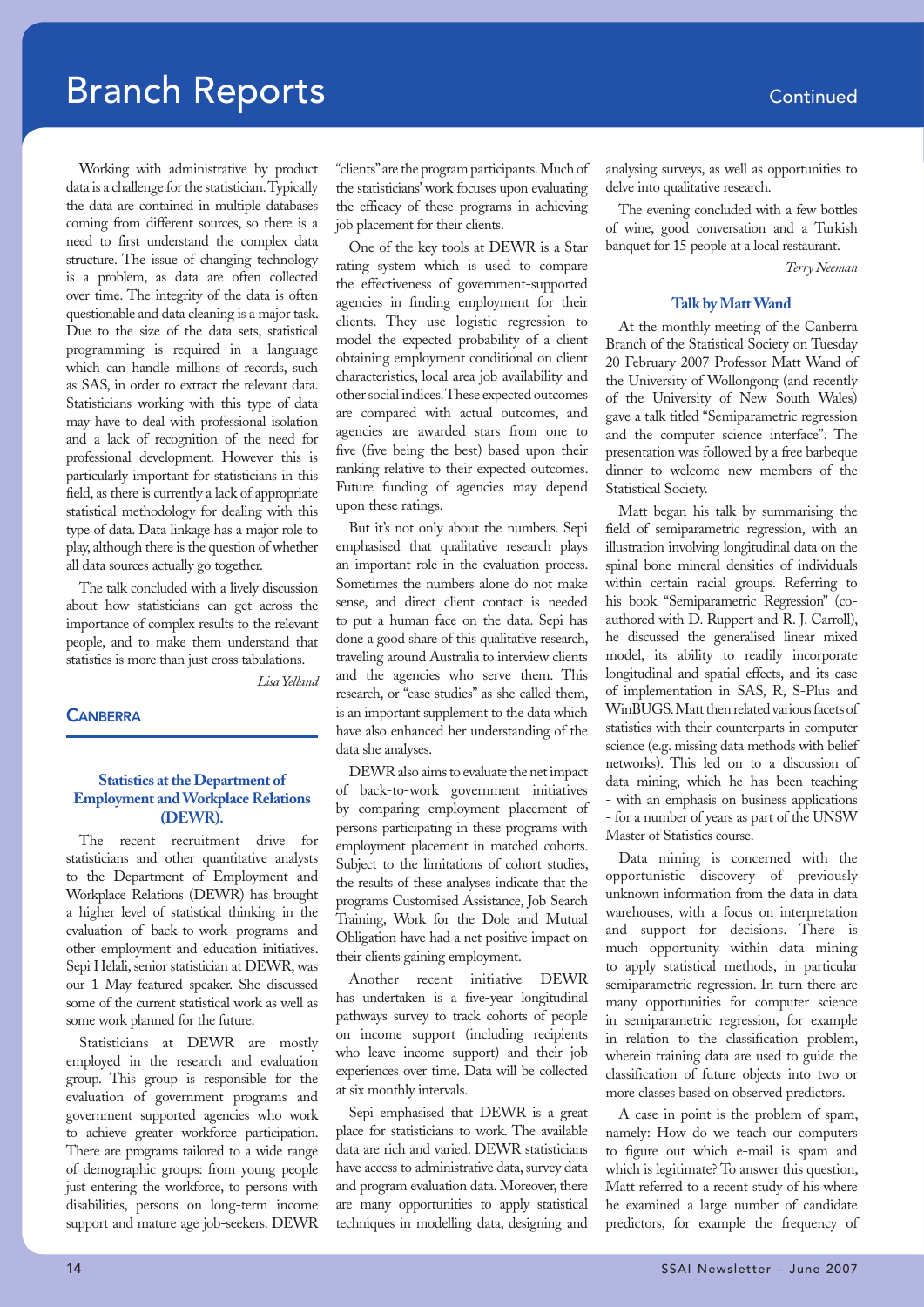## **Branch Reports Continued**

certain characters and sequences of letters. The aim of this study was to come up with a classificatory mechanism which has all of the following: parsimony, interpretability, speed, and, of course, accuracy in classification. Such a mechanism can be provided by Laplace approximations of solutions to suitable logistic models with both linear terms and spline terms.

One of these models is called the KOW Algorithm (after Kauermann, Ormerod and Wand). This model determines the 'best' linear and non-linear components via Rao statistics and cyclically adds them into the model according to the marginal Akaike Information Criteron (mAIC), until the mAIC fails to decrease substantially. Matt illustrated the KOW algorithm by applying it to some contraceptive method choice data and then to some spam data. In both cases the algorithm quickly came up with a useful and parsimonious model. He then compared the algorithm with some other methods using simulated datasets and discussed a number of variants.

*Borek Puza* 

#### **VICTORIA**

#### **SSAVIC Listserver**

A list of members of the Victorian Branch of SSAI has been created on a server at Monash University. Members can now post messages which will be received by all on the list. If you need to advertise an event relevant to the society's interests, such as a seminar, workshop or job vacancy, you are welcome to post to the list. The list address is:

SSAVIC-L@BusEco.monash.edu.au.

If you are not a member and wish to add your name to the list or if you are on the list and wish to have your name removed from it, email:

ann.maharaj@buseco.monash.edu.au.

*Ann Maharaj*

#### **Annual General Meeting**

The March meeting of the Victorian Branch was held at the Swinburne University of Technology on March 26 and was attended by about 30 people. It commenced with the Annual General Meeting. The outgoing President, Brian Phillips, gave a summary of the activities in 2006. These included seven monthly meetings held at a number of different locations (Swinburne, Monash and Melbourne Universities) plus a very successful workshop on Bayesian methods, given by

Professor Kerrie Mengersen. Among the highlights were the Belz lecture, presented by Professor Rob Hyndman, and a talk by Professor Clive Granger, 2003 Nobel Prize Laureate in Economics. The Branch also partially supported three Victorian young statisticians to attend the Young Statisticians conference in Canberra in April 2007. Brian thanked the Council for a very successful year, especially the efforts of Ann Maharaj as Secretary and Geoff Laslett as Treasurer.

All the activities of the branch are listed on the Branch website, which is regularly updated. See http://www.statsoc.org.au/ Branches/VIC/. After noting that the Branch was in a healthy financial state, the Treasurer pointed out that 2006 was the first time in many years that the Branch had not financially supported any 'Statistical Events'(the 'About' page of the Branch website gives examples of events supported in the past). He implored members to put cases of worthy events (those that enhance the profile of statistics in the community, business, industry or academia) to the Branch Council for consideration.

The 2007 Branch Council was elected. It consists of:

*President:* Mervyn Silvapulle

*Past President:* Brian Phillips

*Acting Secretary:* Ann Maharaj

*Treasurer and SSAI Newsletter Correspondent:* Geoff Laslett

*Council Members:* Muhammad Akram, Lucy Busija, Kym Butler, Kris Jamsen, Kay Lipson, Debra Partington

The President thanked outgoing Branch Councillors Tristan Barnett, Ian Clark and Derchieh Hung for excellent service over the last few years.

#### **SSAI Service Award**

After the Annual General Meeting, Geoff Bruton was presented with an SSAI Service Award by Geoff Laslett. Geoff Bruton joined the Society in 1970, and had two stints as a Victorian Branch Councillor, completing 11 years in total. He was Branch Secretary from 1995 to 1999, and Central Council Secretary from 2000 to 2002. Geoff has now semiretired to Gallery 141 in Red Hill, well worth a visit if you are touring the Mornington Peninsula. He still teaches statistics part-time, partly to support his hungry (and, hopefully, grateful) herd of very cute alpacas!



*Geoff Laslett and Geoff Bruton (right) Photo: Brian Phillips*

#### **Developing probabilistic statistical thinking**

The speaker after the Annual General Meeting and Service Award presentation was Professor Helen MacGillivray of the Queensland University of Technology. Helen currently holds a Senior Carrick Fellowship on the theme "The teaching and assessment of statistical thinking within and across disciplines".



*Professor Helen MacGillivray Photo: Brian Phillips*

Helen's talk was titled "Developing probabilistic statistical thinking". Her slides had the sub-title "Using Data, Student Experiences and Collaboration in Developing Probabilistic Reasoning at The Introductory Tertiary Level."

Helen drew on her extensive experience to explain how the focus of probabilistic understanding has been mostly on its role in data analysis and inferential reasoning. She explained how, in recent years, statistical education has been data-driven, stating that the holistic "reform movement" has been influencing courses for "service", mathematics/ statistics majors and schools. She said that it is time to apply those principles to probabilistic literacy and reasoning.

She described two introductory student contexts in which she teaches: